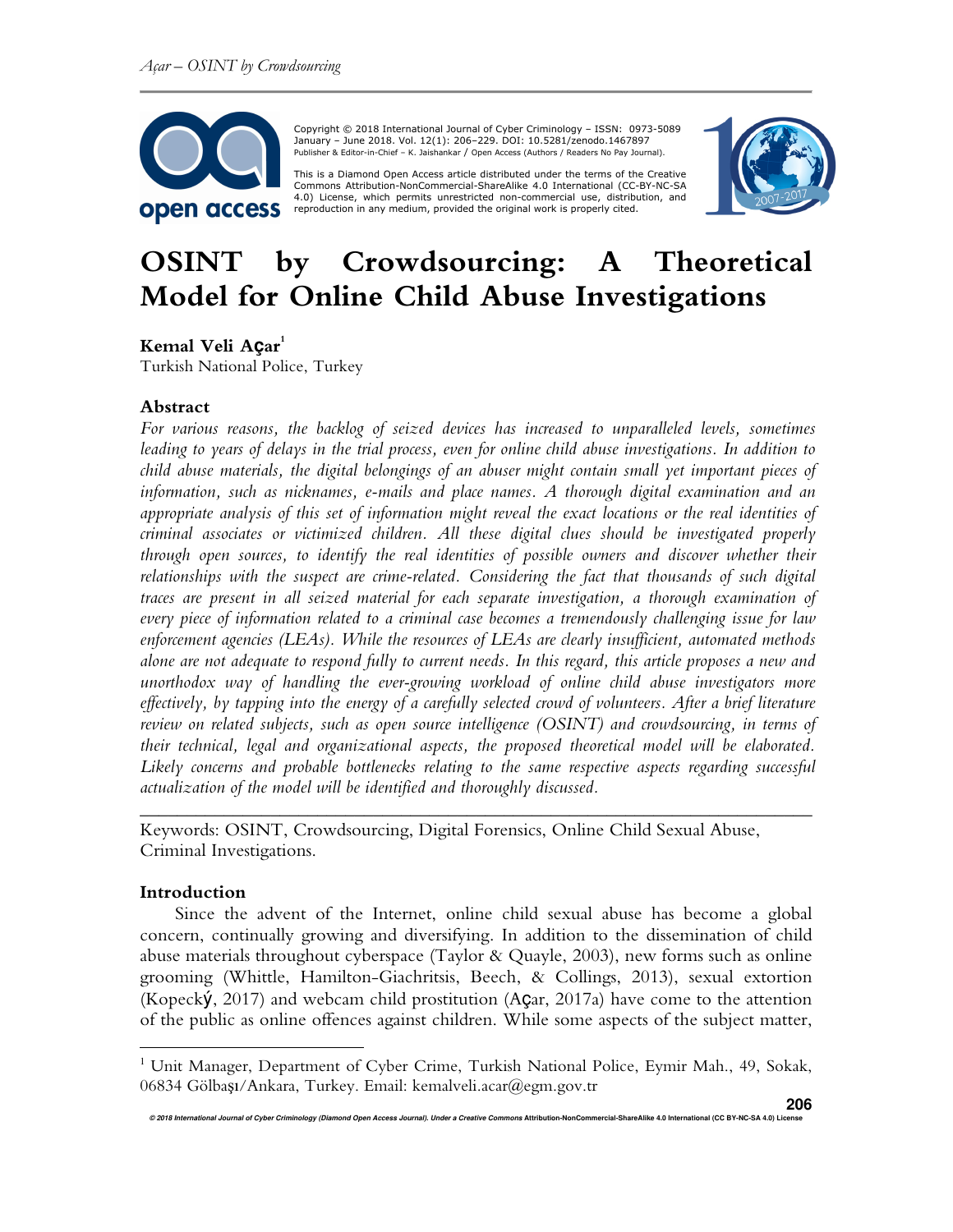

such as the psychosocial and legal dimensions, have been studied extensively in the literature, by comparison, the development of practical methods to advance the global fight against online child sexual abuse seems to be neglected (Açar, 2017b).

High capacity but low-cost data storage options have resulted in the common use of terabyte-sized hard disks and cloud services. It is now unexceptional for a person to have a large amount of digital information spread throughout separate personal devices and cloud-based personal accounts. In addition to the unprecedented increase in average data per person, awareness of digital evidence has grown substantially among law enforcement agencies (LEAs). Currently, even in relation to petty crimes such as shoplifting, investigators are fully aware of the fact that the digital belongings of the suspect and victim may be highly beneficial for increasing the rates of apprehension or conviction. For these reasons, the backlog of seized devices has increased to unparalleled levels, leading to delays in the trial process of up to years, even for online child abuse investigations (Goldberg, 2015; Netclean, 2017). In order to solve this problem to some extent, a range of technological methods has been proposed, such as data mining, data reduction and triage (Quick & Choo, 2014; Lillis, Becker, O'Sullivan, & Scanlon, 2016). However, unlike in the case of less serious criminal acts, for online child abuse investigations reliance on triage and completely automated processes may have grave consequences.

In addition to child abuse materials, the digital belongings of an abuser might contain more minor yet important pieces of information such as nicknames, e-mails and names of places. A thorough digital examination and appropriate analysis of this set of information might reveal the exact locations or real identities of criminal associates or victimized children. While highly convenient for investigators, triage is essentially a quick, on-thespot digital forensic evaluation, for time-sensitive cases in particular (Rogers, Goldman, Mislan, Wedge, & Debrota, 2006). In most of these cases, investigators do not even know whether they will be able to extract incriminating evidence from seized digital materials before the operation takes place. However, for online child abuse investigations, investigators generally have a solid idea of what and where the suspect might possess the illicit materials beforehand. Even in the absence of such firm knowledge, the possibility of failing to notice incriminating evidence of significant importance makes LEAs extra cautious. Consequently, due to these complications, triage is an extremely risky method of digital forensics examination and rarely preferred in relation to online child abuse investigations.

On the other hand, completely automated methods of extracting digital evidence are highly efficient for revealing some types of information, such as e-mail addresses and Internet browser history. However, finding such information through the examination of digital evidence is only the beginning of the judicial process. E-mail addresses, nicknames and other relevant details should be properly investigated through open sources, to identify the real identities of possible owners and discover whether their relationships with a suspect are crime-related (Gibson, 2016). For each clue, on average, an hour-long open source intelligence investigation (OSINT) should be conducted, including the timeconsuming report writing stage. Taking into account the fact that thousands of such digital traces are present in every item of seized material for each separate investigation, a thorough examination of every piece of information regarding a criminal case becomes a tremendously challenging issue for LEAs.

Offenders do not generally operate on separate devices for legal and illegal activities. Therefore, concerning a connection with a specific criminal event, a huge accumulation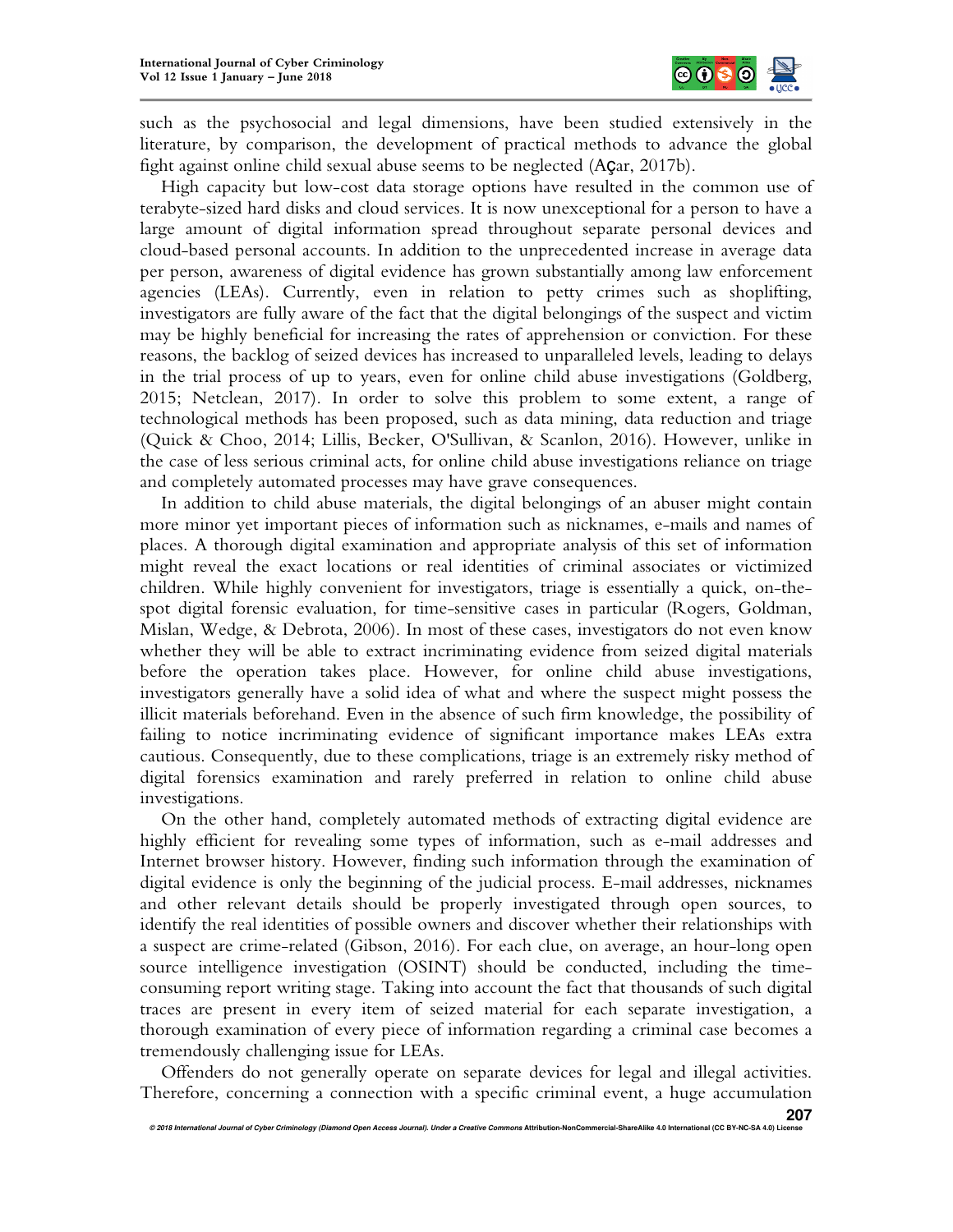of small clues needs to be investigated. However, while the scale of data for examination has been growing continuously, the resources of LEAs have not kept up with this unprecedented rise. Thus, as an unfortunate yet unavoidable option, LEAs prioritize cases in which victimized children are involved. In such serious cases, they examine every single item of digital evidence to reveal all the associations of suspects, to the greatest extent possible. On the other hand, for "regular" offenders, who form the majority, a digital forensic examination essentially means a search through their digital belongings for child abuse materials. Understandably, first and foremost, the allocation of limited resources should be deployed for the identification of victims, not for low-risk offenders. Some police forces have used evidence-based assessment tools instead of relying on their own experience and judgment. For example, the Kent Internet Risk Assessment Tool (KIRAT) in the UK aims to identify likely contact offenders among online abusers (Long, Alison, Tejeiro, Hendricks, & Giles, 2016). However, even though they might seem less important at first glance, a thorough digital examination of such "ordinary" abusers' seized materials might lead to the identification of more dangerous offenders or victimized/vulnerable children. Since online child abusers consider themselves more a community of outcasts than a gang of outlaws (Durkin, Forsyth, & Quinn, 2006), and they have relatively tight online relationships with each other, the digital materials of a seemingly unimportant suspect might contain more valuable information than first evaluated by LEAs.

Due to the aforementioned reasons, in terms of conducting a more extensive inspection for each case in a timely manner, it is unreasonable and quite impractical to reinforce LEAs with huge additional human and financial resources. However, there might be feasible ways to employ more human-centric solutions to this problem without either skyrocketing costs or disregarding the advantageous opportunities presented by cuttingedge technological innovations. In both online and offline environments, ordinary people have persistently demonstrated admirable commitment to the cause of protecting the wellbeing of children and an inexhaustible willingness to participate in related activities, without demanding any pecuniary benefits, since the emergence of the Internet. However, except for highly controversial undercover operations by concerned civilians (Adler, 2011) and the individual reporting of online child abuse incidents to hotlines (International Association of Internet Hotlines, 2016), the large-scale exploitation of the potential benefits of a more controlled and systematic method seems to be ignored.

In this regard, this article proposes a new and unorthodox way of handling the evergrowing workload of online child abuse investigators effectively by tapping into the energy of a carefully selected group of volunteers. The main aim outlined by the author is essentially to influence further research into such practical measures of digital forensic examination and to have an impact on policymakers about unconventional methods of crime prevention in general, and online child abuse investigations in particular. After a brief literature review on related subjects, such as OSINT and crowdsourcing, in terms of technical, legal and organizational aspects, the proposed theoretical model will be elaborated. Then, likely concerns and potential bottlenecks on the same respective aspects regarding the successful actualization of the model will be identified and thoroughly discussed. Since it is neither reasonable nor feasible to foresee all the ramifications of the actualization of such a theoretical model in complete and precise detail, the most obvious and important aspects will be highlighted.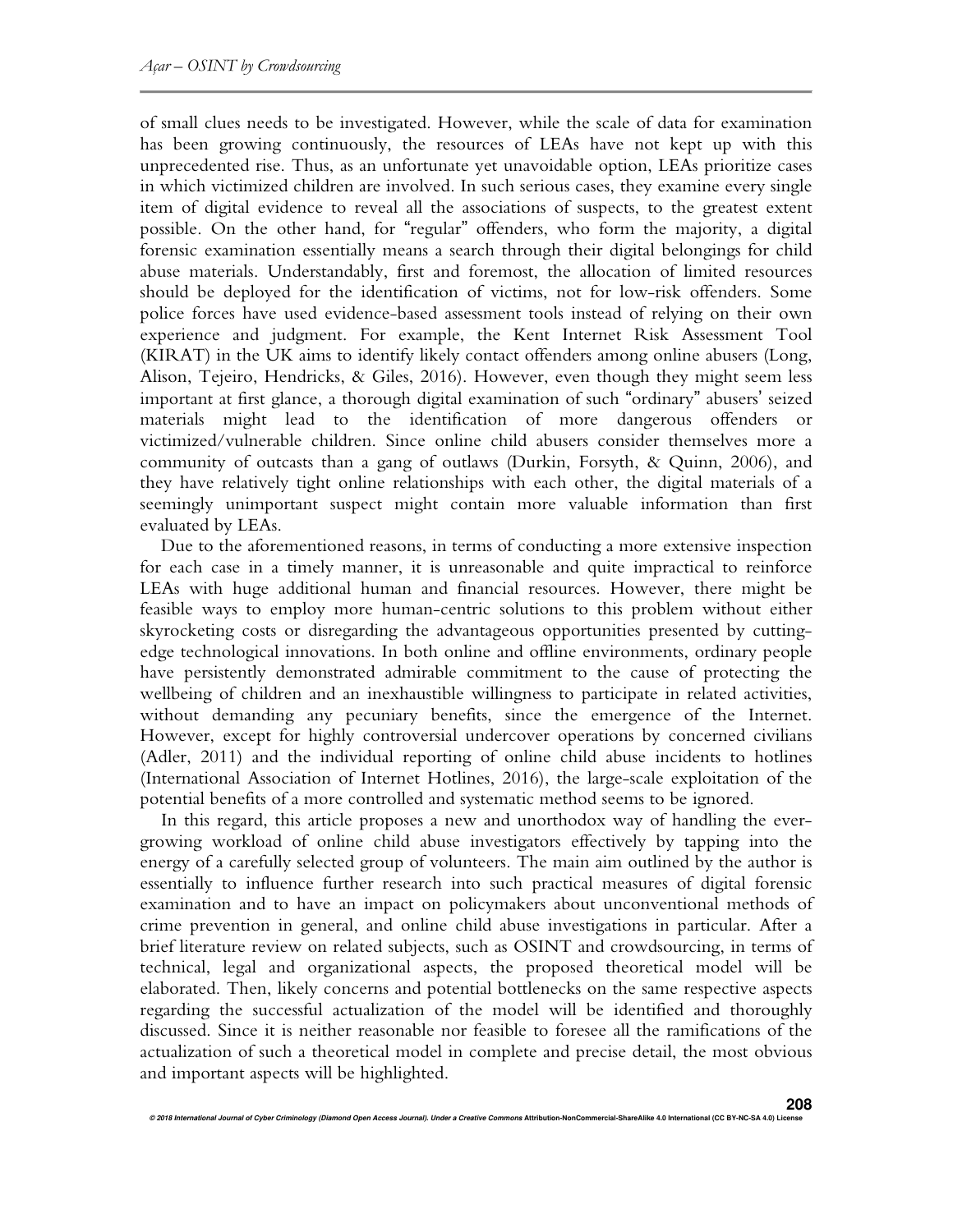

The author fully acknowledges that the main structure introduced in this article would yield horrendous outcomes in the form of violations against basic human rights in the wrong hands. An oppressive or anti-democratic state could deploy this idea to detect, track and prosecute the political dissenters or unfavored minorities such as homosexuals. By the help of an "online troll army" disguised as sensible citizens, bits of information provided by digital forensics tools or mass data acquisition through open sources could be used against the mentioned social groups in different ways such as preventing them exercising their freedom of speech in online environments anonymously or revealing entire nodes of a social network to hunt them in real life. Throughout the history, almost all technological innovations have been employed by malevolent authorities for nefarious goals and there is no plausible excuse to believe that the introduced model will stand as an exception. Even with the right intentions in place, the implementation of this idea might lead to unforeseen yet disastrous results, particularly in the absence of appropriate safeguards. Nevertheless, as is the case with the wiretapping, this theoretical model offers a double-edged sword. If it is wielded in a right way with the strict guidelines and unwavering commitment to the basic human rights, it might produce remarkable effects on the fight against crime. But, if it is wielded wrongly, it will definitely turn people's life into a hell in horrible ways. Here, the author elaborates a potentially unsafe solution to an ever-growing problem with a very optimistic focus but without ignoring the grave consequences of this solution in case of misuses and abuses by the state actors, which has been a default danger for almost every technological novelty. Thus, the commitment of the author to solve the issue at hand shouldn't be misinterpreted as the complete disregard for human rights or uninformed naivety of an enthusiastic practitioner.

# **Literature Review**

Since Jeff Howe coined the term in 2006 (Howe, 2006), crowdsourcing has gained significant attention from both scholars and business people. Initially, the term simply referred to a type of outsourcing through which some business-related activities of a company are carried out by an anonymous crowd, in response to an open call in online environments (Howe, 2008). Still relevant and popular for the time being, Amazon Mechanical Turk, iStockphoto and Threadless are probably the best-known examples of commercial crowdsourcing. However, as online communities also began to solve problems regarding scientific and humanitarian issues such as classifying galaxies (Raddick et al., 2009) and gathering accurate information during a social crisis (Okolloh, 2009), the definition of the term has evolved into a wider meaning than just an alternative way of business-making. According to Brabham (2008), crowdsourcing is an online, distributed problem-solving and production model that exploits the collective contributions of online crowds to serve the organizational aims of the requester. In this respect, regardless of the presence of an open call and the prerequisite anonymity of the crowd, if an online group carries out any problem-solving activity desired by system owners, this could be considered a form of crowdsourcing, as Doan, Ramakrishnan, & Halevy (2011) have claimed. Although Estelles & González  $(2012)$  have tried to confine the term within a narrower meaning by establishing the basic characteristics of crowdsourcing, as the empirical implementations of the phenomenon diversify with the emergence of new forms, a broader definition has become more relevant and suitable in practice.

Unlike crowdsourcing, OSINT has a long history dating back to World War II (Burke, 2007). In its broadest sense, OSINT refers to the concept of the acquisition and analysis of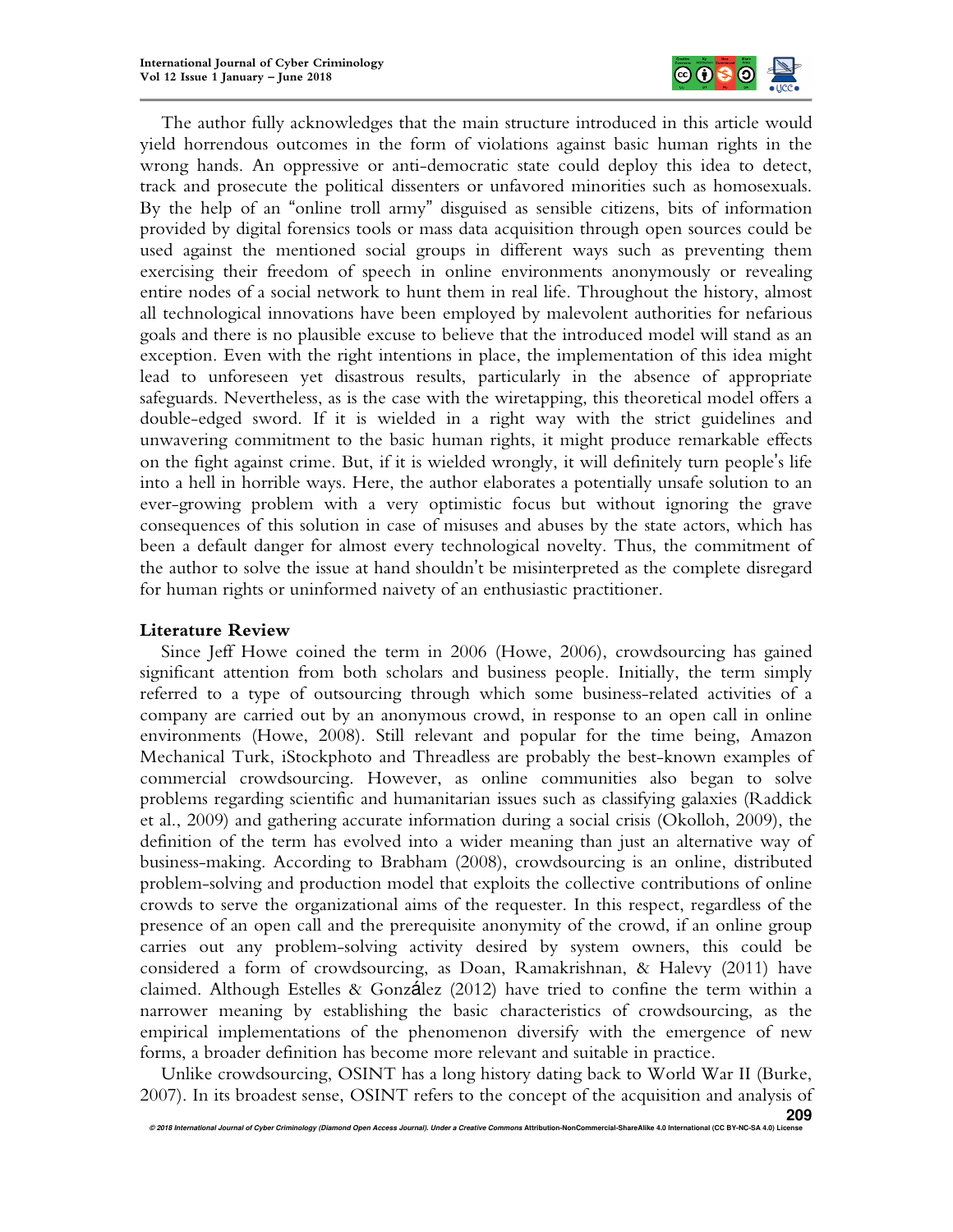unclassified information from a variety of publicly available sources, such as traditional media outlets and online environments (Mercado, 2009). Owing to the unprecedented growth of user-generated content, following the rise of Web 2.0 in particular, a huge cache of open source data has been created by ordinary users. It is estimated that approximately 1.7 megabytes of new information will be created every second for every human being on the planet by the year 2020 (Keijzer & Klingebiel, 2017). While at first glance this outlook presents a considerable opportunity for intelligence agencies to perform their duties more efficiently and at a lower cost, the complete acquisition and meaningful interpretation of such enormous amounts of data has become an extremely challenging task. For that reason, governments have built huge data centres to store a constantly growing amount of open source data (Bamford, 2012) and have purchased or developed state-of-the-art software to analyse and evaluate the data appropriately (Risen & Lichtblau, 2013). However, since the exponential increase of user-generated content in particular is likely to continue in the future, this exhaustive approach to the issue requires the constant allocation of immense resources. Unfortunately, due to the clouds of secrecy surrounding the intelligence community, the accurate evaluation of the effectiveness of such comprehensive and expensive management and analysis of open source data remains unexplored.

Inevitably, the idea of employing OSINT as a complementary tool for the process of criminal investigations and measures for crime prevention has recently gained popularity among LEAs. In addition to manual forms of utilizing open source data for solving individual cases (Ramwell, Day, & Gibson, 2016), technological solutions relying on automated big data analysis have been developed, such as CAPER and ePOOLICE, both EU-funded initiatives. Among other aspects, in essence these projects aim to detect emerging trends pertaining to organized crime (Pastor & Larsen, 2017) and to demonstrate relationships between criminal entities in a visually comprehensible way (Brewster, Andrews, Polovina, Hirsch, & Akhgar, 2014) through the acquisition of different formats of open source data by web crawling. Additionally, in combating online child sexual exploitation, Charalambous et al. (2016) rehashed the popular idea of web crawling through cyberspace for a pre-determined set of keywords such as '12yob' or '9yog' in order to identify malicious web sites and their users (Westlake, Bouchard, & Frank, 2012). To sum up, even if their success has been limited due to heavy dependence on web crawling, current automated solutions fundamentally deal with the detection of unknown cases, rather than alleviating the enormous backlog of old cases.

On the other hand, crowdsourcing criminal investigations is rarely proposed as a concept (Huey, Nhan, & Broll, 2013; Brabham, 2013), let alone put into practice. Applied instances of this crossover have remained exceptional and had a negligible impact on the general trend so far. For example, Internet Eyes and FaceWatch are online platforms on which users watch CCTV footage belonging to private enterprises and identify criminal activities such as shoplifting and damage to property, in return for a small fee (Trottier, 2014). Thus, the responsibility for watching hours of footage has shifted from business owners and LEAs to crowds. As a very recent example of online child abuse investigations, Europol initiated a campaign entitled "Stop Child Abuse – Trace An Object" at the beginning of June 2017 (Muraszkiewicz, 2018). The unidentified objects in child abuse materials such as t-shirts, toys and bags were announced to an anonymous crowd in the hope that crowd members give useful information on the origin country of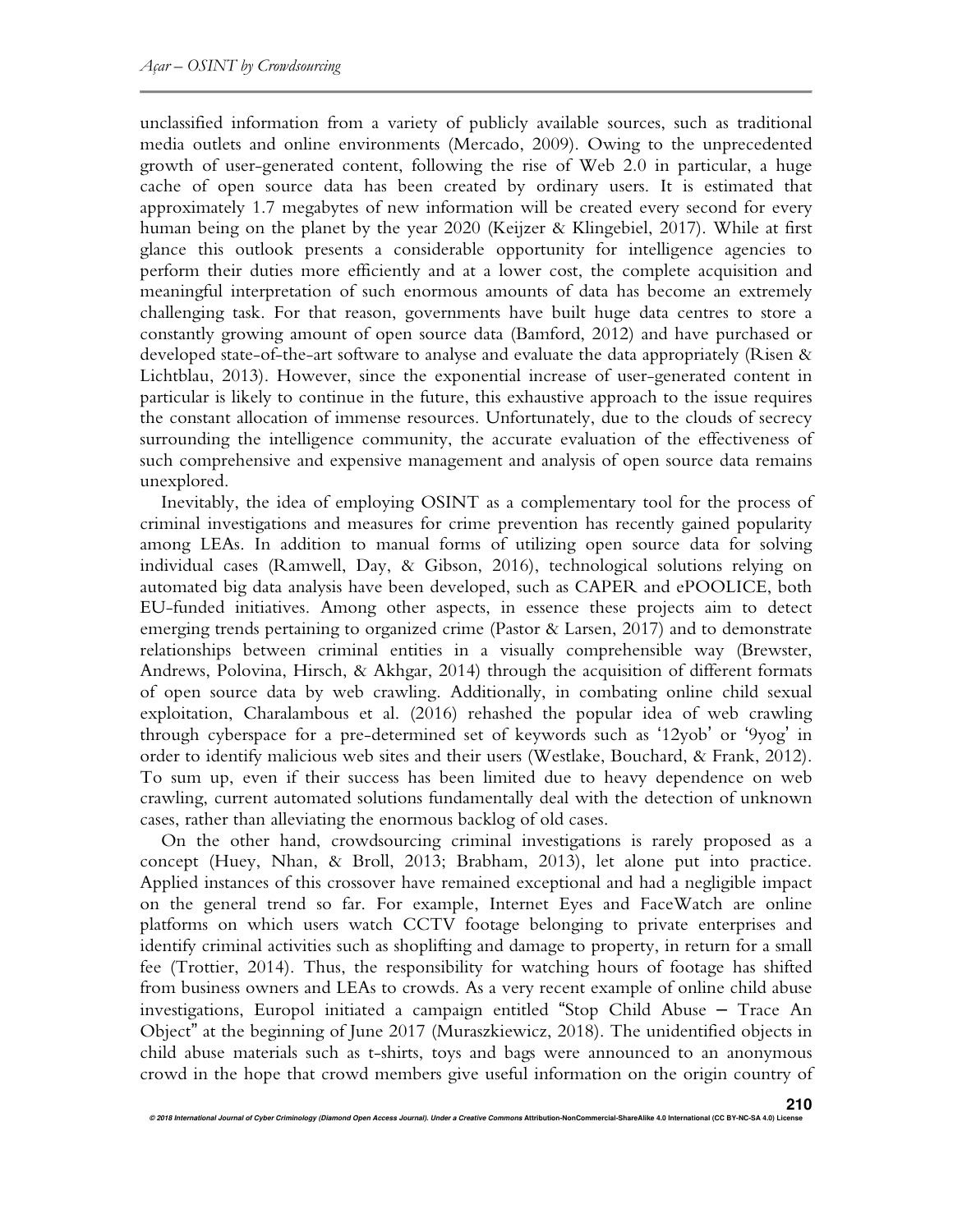

such objects and thus the origin country of victims and abusers. At the moment, through the International Child Sexual Exploitation Database (ICSE DB) managed by the Interpol (Calcara, 2013), a limited numbers of law enforcement agents examine the child abuse materials to detect victims, abusers and crime scenes. While it's too early to see the outcomes of Europol's campaign, more eyes on the issue might enhance the current efforts of victim identification by LEAs.

However, using a much wider interpretation, scholars have incorrectly defined some sensational incidents as a form of crowdsourcing criminal investigations. For instance, after the Boston Marathon bombings in 2013, the FBI requested visual materials obtained by bystanders during that day with an open online call. With the indisputable assistance of an anonymous online crowd, the perpetrators were identified within three days (Tapia, LaLone, & Kim, 2014). Despite major similarities to the basic characteristics of crowdsourcing, the FBI solved the case by analysing all images and identifying the suspects themselves. The crowd was not directly involved in or even invited to the problemsolving phase of the process. In essence, instead of locating every bystander and doing large numbers of interviews with them, the FBI used an unconventional yet highly efficient method of gathering information about a particular incident from eyewitnesses. It could be said that they merely did traditional police work in an uncommon way. However, even though it was ultimately an enormous failure, Anonymous and Reddit also conducted their own parallel investigations to attempt to solve the case, and theoretically, their efforts were closer to the concept of crowdsourcing than that of the FBI. In any case, the Boston Marathon bombings revealed a highly enthusiastic and very capable online crowd that strives to deliver justice (Nhan, Huey, & Broll, 2017).

### **The Theoretical Model**

As interviews conducted by Huey et al. (2013) with police officers about "cybervigilantes" have clearly demonstrated, LEAs have coherent legal and practical objections to the idea of active civilian participation in criminal investigations. Despite all the good intentions a crowd bring to the scene, they are not fully aware of some crucial concepts surrounding the judicial process, such as protecting the confidentiality of information against third parties, the admissibility of evidence to a court and other legal liabilities. On a similar note, most members of a crowd also lack the necessary educational background and sufficient experience of technical issues required to prepare a complete OSINT report. While a crowd might have a ceaseless desire and ample time to spend on delivering justice, LEAs have both the legal authority and practical training to be involved in criminal investigations. Undeniably, an open call to anonymous crowds is not a viable option for combining the energy of these two groups appropriately, since it might easily disrupt the confidentiality of a criminal investigation and cause irreversible damage. However, a carefully selected, properly trained and tightly controlled crowd of volunteers might complement the efforts of LEAs in online child abuse cases by revealing small clues from digital forensic examination without compromising the entire judicial process.

The following sections elaborate on such a theoretical model from different angles, such as the organizational, technical and legal aspects. The author entirely acknowledges that there are many potential combinations to accomplish this utopian idea within different organizational settings, dissimilar types of legal rules and various technological solutions. On the other hand, while the author completely places his faith in the ethical uses of such model in accordance with the universal standards brought by international human rights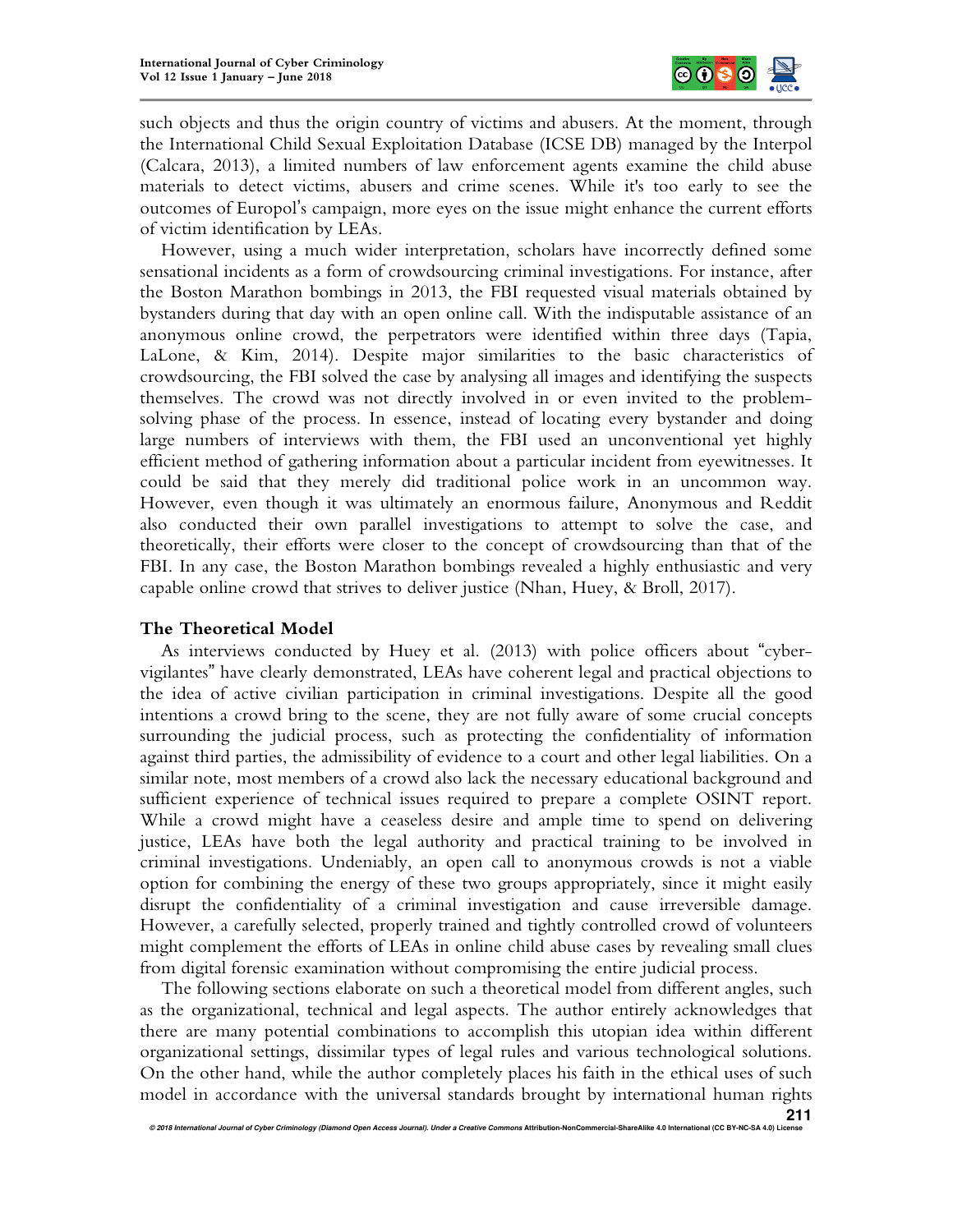law, the implementation of this idea could also easily turn into a tasteless dystopia quickly. Since it is neither possible nor feasible to predict all the alternative options and to elaborate necessary safeguards to prevent the violations of basic human rights by state actors for the model in just one article, the essential features and challenges will be described in the hope that further research will explore other possibilities and preventive measures in detail.

## *1. Organizational Aspect*

According to Doan et al. (2011), there are four challenges to be solved for the smooth implementation and successful progression of any crowdsourcing system: recruitment and retention of the user base during the life cycle of the system, clarification of the responsibilities and duties of users, combining their inputs efficiently in a meaningful way, and lastly, evaluating their contributions through manual and/or automated methods. Depending on the different approaches to any of these four separate challenges, crowdsourcing systems might take diverse forms. For example, prominent crowdsourcing system Amazon Mechanical Turk solves the recruitment and retention issue by paying a token amount of money to users for every task they handle (Buhrmester, Kwang, & Gosling, 2011). A divisible problem, such as translating a book into another language, is split up into many small tasks and distributed to Turkers through the system. To summarise, the contribution of Turkers is solving these micro-tasks, which generally require little manual effort or expertise. The same micro-tasks are assigned to multiple users, to increase the accuracy of the solution required. Since each task is assigned to several people, from a technical point of view it becomes easier to identify apathetic users who do not do the task at all, or malicious users who intentionally perform the task in the wrong way.

As noted earlier, a highly enthusiastic crowd of volunteers has been impatiently waiting to contribute more to the fight against online child sexual abuse, by offering their time and expertise. Unlike the emerging commercial crowdsourcing platforms which face a situation of a 'tragedy of the commons' due to underqualified participants or inefficient contributions (Simula, 2013) from this passionate crowd, finding the required number of qualified people with the necessary diverse skill-sets would probably not be a challenge for LEAs. Albeit exceptional, when compared with the anonymous communities of wellknown online environments, specially tailored and vetted crowds for particular purposes could also be assembled. For instance, the US Army invited only active soldiers in the field to contribute their ideas to a project entitled ArmyCoCreate (Kietzmann, 2017). In a similar way, with this project, the inclusion of many senior members of long-standing initiatives such as non-governmental organizations, coupled with an extensive background check on relatively newer potential contributors by LEAs would probably prevent the infiltration of the crowd by malicious and/or incapable people.

However, in terms of effective crowd management, affiliation with and withdrawal from such a community still require the close inspection and ceaseless attention of related government authorities. Primarily to enhance the operational security of the group, as a side benefit, one of the most suitable options for the administrative aspect of the model is to keep a registry of the volunteers with a government authority other than LEAs, such as police organizations or the ministry of justice. Therefore, the LEAs would know a user only by the name automatically assigned by the system, and the management of the crowd would fall under the responsibility of an entirely different command. Thus, in the case of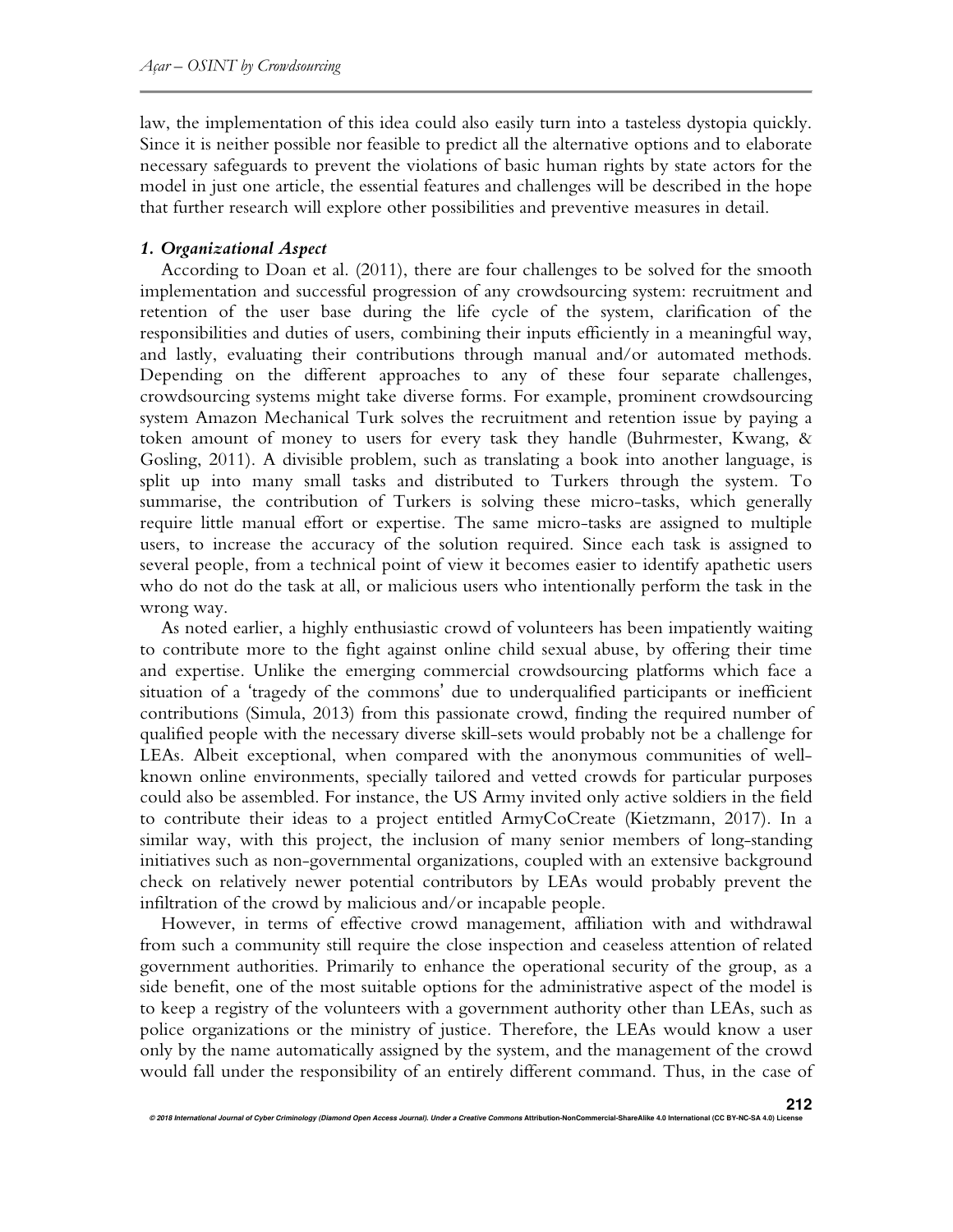

unauthorised disclosures from LEAs or volunteers, only the nicknames of the crowd would be exposed, as long as the registrant office kept their real identities secret.

In accordance with the findings of Doan et al. (2011), the next steps for building a successful crowdsourcing system are specifying the responsibilities of the group and ensuring the optimal combination and accurate evaluation of their inputs. As mentioned before, the duty of the crowd is essentially to conduct open source intelligence about the pieces of information they receive. Since this relies heavily on technological and legal aspects such as the interface of the pertinent software and the admissibility of the OSINT reports, the details regarding the responsibilities of the crowd will be elaborated in the following sections. While combining and evaluating the inputs are also relevant for these aspects, drawing up a framework for the organizational structure in some detail will facilitate full comprehension of the proposed model.

Depending on several attributes, such as the capabilities of the crowd, the outcomes desired by the system owners, and the complexity of the assigned tasks, quality control approaches to crowdsourcing systems and task allocation among the crowd can be variable (Allahbakhsh et al., 2013). For example, Threadless assesses a contribution's quality by relying on the majority consensus about it. If a particular design receives overwhelmingly positive feedback from the crowd, it is judged a work of fine quality. On the other hand, while the crowd on Threadless deals with only one design at a time as a task, Amazon Mechanical Turk distributes the same micro-tasks to multiple users and combines their contributions to ensure the quality of each particular outcome. Then, these separately solved micro-tasks are combined to form a solution to the original problem for the requester. However, due to its exceptional nature, the proposed model differs from conventional methods of crowdsourcing systems by offering two layers of expert reviews of the contributions of bottom-level users. In essence, ordinary users report to administrators, and administrators report to active LEAs. Lastly, since it is based on a volunteer model and thus has no budget constraints (Karger & Shah, 2014), the same task can be assigned to as many people as the system owners want, to improve the quality of combined OSINT reports.

As shown in Fig. no. 1, at the bottom of the organizational structure there are ordinary users who conduct OSINT on the information they received through the interface. Subsequently, the OSINT reports go to the first layer of experts, consisting of senior members of related initiatives, retired LEAs and other more reliable volunteers. In addition to the basic evaluation of the quality of contributions, this group of administrators combines the reports pertaining to the same micro-tasks to form a complete OSINT report for a particular issue and reassigns some tasks to other users for deeper examination, to ensure the overall quality, if necessary. Likewise, in terms of functionality in particular, an evaluation of the combined reports is done by active LEAs. They can also assign specific information to another administrator with a different set of ordinary users for further consideration. On the other hand, the legal evaluation of the combined reports is done only by experts from active LEAs, since they have the legal liability, proper training and adequate work experience for ensuring the admissibility of digital evidence to a court. Since an OSINT report might contain falsified information by third parties, such as fake social media accounts or digitally manipulated images, the content of each report is not as legally reliable as physical equivalents such as DNA and fingerprints, thus not directly acceptable as evidence by itself (Sampson, 2016). Therefore, if LEAs consider all or some parts of a report useless or questionable in terms of detecting the perpetrators or securing a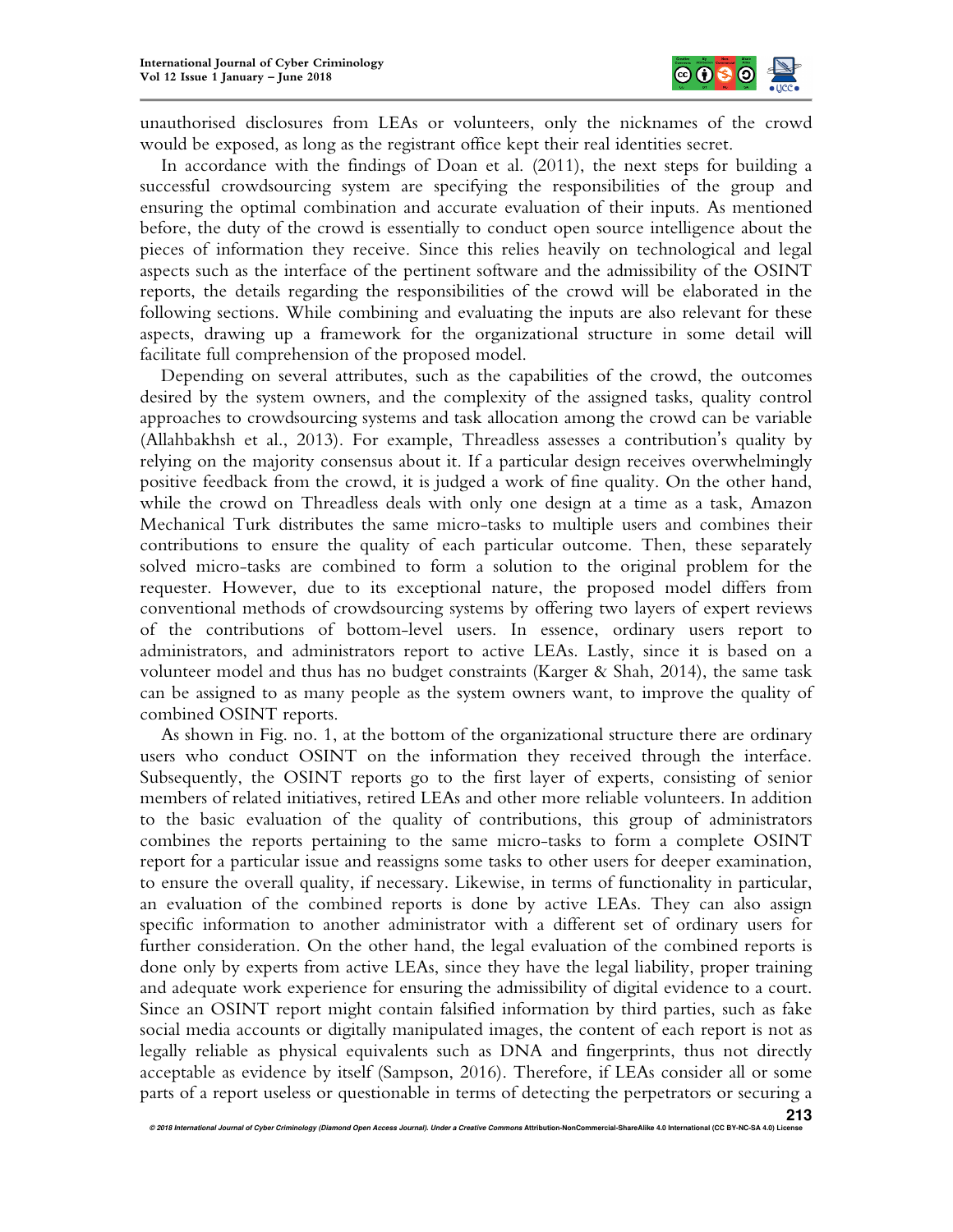conviction against an arrestee, they can easily dismiss it. Lastly, between the administrators of volunteers and the experts from active LEAs, big data analysis on all reports and crosschecking them through non-OSINT government databases can be integrated into the system as supportive instruments. Such innovative reinforcements to this human-centric model might facilitate the extraction of previously unknown links within a case or between seemingly unrelated cases. It could also speed up the evaluation process of combined reports by complementing their accuracy. These technological options will be elaborated in the following section.



 **Figure 1. Outline of the organizational structure of the proposed model** 

Lastly, for the sake of the security of the crowd, some restrictions on communications should be introduced. Bottom-level volunteers must not make contact with each other and must not know each other's real identities, since one malicious user could compromise the confidentiality of the whole community. In a similar way, communication between administrators should be banned, and contact with active LEAs must be made only by administrators. Furthermore, an administrator should always deal with the same set of users and similarly, an active LEA should communicate only with the same administrators, to prevent the compromising of the whole system in the case of a cyber-attack by malicious third parties, or the unauthorised disclosure of classified information by internal actors. These communication rules can be easily and effectively put in place and controlled, through relatively simple technological measures.

### *2. Technological Aspect*

Brabham (2013) has examined the necessary conditions and best practices of how crowdsourcing systems should be established for government institutions in three phases, entitled planning, implementation and post-implementation. While this research places a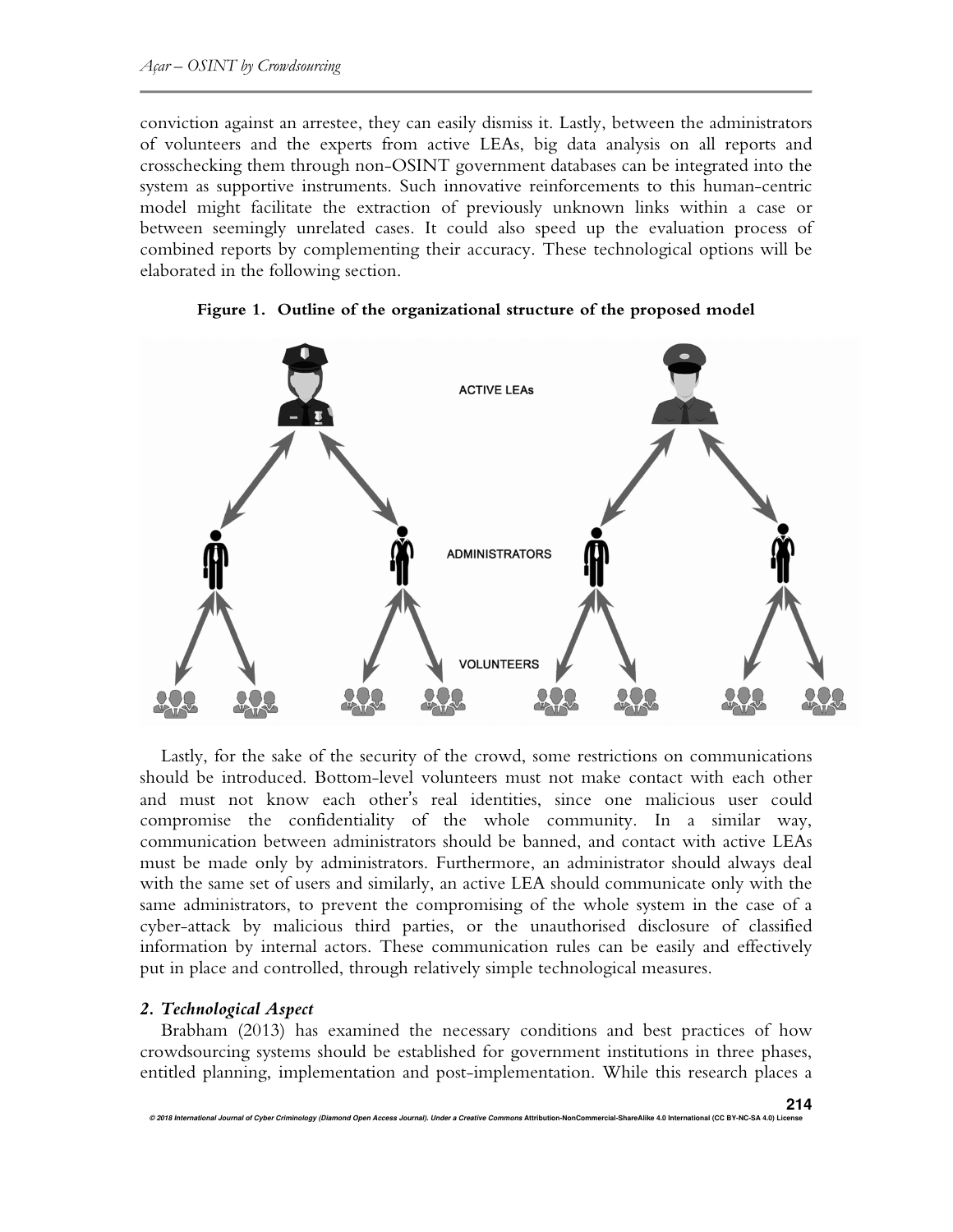

strong emphasis on the democratic essence of crowdsourcing as a way of more active citizen participation in political issues, the best practice number four of the implementation phase in particular is precisely applicable to the proposed model: "Invest in usable, stimulating, well-designed tools". Currently, there are many OSINT tools available for volunteers, ranging from a simple Google search to expensive sets of software. However, the appropriateness and effectiveness of any given toolkit might change over time since they depend on the current legal and technical circumstances (Revell, Smith, & Stacey, 2016). For example, a popular OSINT application can become rapidly outdated due to new legislation that restricts the acquisition of online personal data or the emergence of advanced techniques for capturing open sources. Therefore, in addition to the possibility of legal complications, leaving the decision about compiling the best OSINT toolkit to the users would definitely hinder the overall quality of their contributions. While some volunteers have the prerequisite knowledge of OSINT, the financial resources and previous technical experience for assignments, the majority might not even possess more than good intentions and spare time. This broad gap between members should be closed as much as possible by the government authorities. For that reason, LEAs must develop a specifically tailored OSINT toolkit for volunteers and also update it to new versions as finer tools emerge, or related legal amendments occur. Owing to such a usable, well-designed toolkit, differences in performance within the community would be marginally low, but in addition, users could draft more OSINT reports at any point without wasting time for the selection of the necessary tools.

Some essential features of the crowdsourcing system, such as the submission of OSINT reports, distribution of task assignments and training modules for members could be integrated into this user-friendly application. Additionally, as a convenient method of communication, volunteers could make contact with administrators, representatives of the registry office and legal advisors through the same interface, which could also serve as an entry point for the OSINT toolkit. Similarly, administrators could also keep in contact with active LEAs and legal advisors. Thus, in addition to the expeditious and reliable dissemination of information within the organization, secure communication channels between the layers of the system would be enabled and smoothly controlled by government authorities. However, as with every work environment, there would be some vulnerabilities to be taken into consideration before the development and implementation phases. For example, albeit unlikely, there is a genuine risk that online child abusers might infiltrate this community with the aim of irreversibly damaging operational security and the positive public image of the system. Therefore, to minimize the occurrence of such a threat, the interface might regularly check each user's computer for child abuse materials or any similar illicit activity. Having already been deployed by prominent figures within LEAs and the private sector for a long time (Stock, 2014; Carr, 2017), fuzzy hash matching technologies such as visual fingerprints from Videntifier Technologies (Lejsek et al., 2009) and PhotoDNA from Microsoft Inc. (Ith, 2015) might be incorporated into the interface. However, extra care should be taken when such measures are introduced. Since it is common to be exposed to child abuse materials while conducting OSINT on possible abusers, specially appointed inspectors should thoroughly examine the content of users` daily activities as to whether the presence of such materials is work-related or not. Furthermore, another probable risk for operational security is that some volunteers might encounter information relating to their acquaintances, such as work associates or family members and inform/extort such people. To prevent similar misuses of classified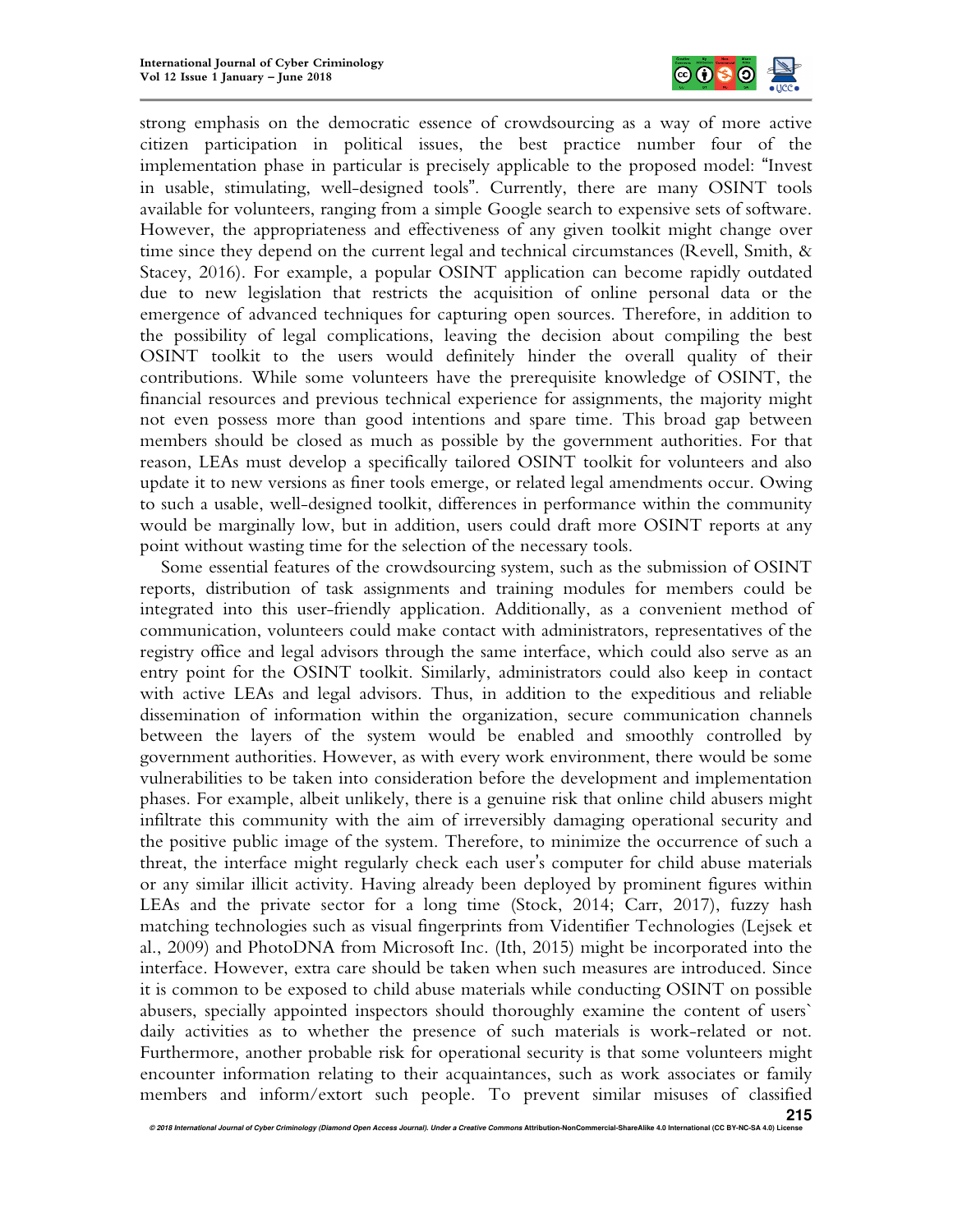information from a technical viewpoint, the interface could periodically scan each user's computer before assigning a particular task. Thus, if an e-mail or a name is linked to a user, the system would automatically assign that particular task to another user, where no visible connection to the related information has been identified as a result of the scan. Undoubtedly, the scope of scanning should be predefined by the system owners and should be done only after the written consent of the volunteers is properly obtained. If negative, the result of every session of scanning might be sent to the users in the name of establishing a more trustful and healthier relationship with the crowd. Such transparency on this issue also would definitely facilitate the creation of a feeling of security among users.

Shown in Figure 2, as a fine example of the fusion of OSINT and non-OSINT data, compiled OSINT reports can be crosschecked through classified government databases in order to complement, confirm or negate the contributions of the crowd (Day, Gibson, & Ramwell, 2016). In an automated fashion, this fusion not only strengthens the admissibility of OSINT reports but also saves time for LEAs, by shortening the duration of the total inquiry period needed for all reports. Furthermore, as noted earlier, after the administrators have compiled the OSINT reports, by combining the outputs of volunteers, big data analysis might also take place in the workflow.

## **Figure 2. Big data analysis and crosschecking through databases between administrators and LEAs**



There are two major advantages of big data analysis for the active LEAs: fast and efficient analysis of related information within a case and exploration of previously unknown connections to seemingly unrelated cases. Firstly, since thousands, at least, of emails and nicknames can be associated with a particular case, manual examination of OSINT reports by active LEAs would be a time-consuming task, even within the proposed model. Additionally, due to the overabundance of digital information, a crucial link for the conviction of a suspect within a particular case might be overlooked easily during a manual examination. Therefore, such an outcome contradicts the main objectives of building this theoretical model, such as saving time on criminal investigations and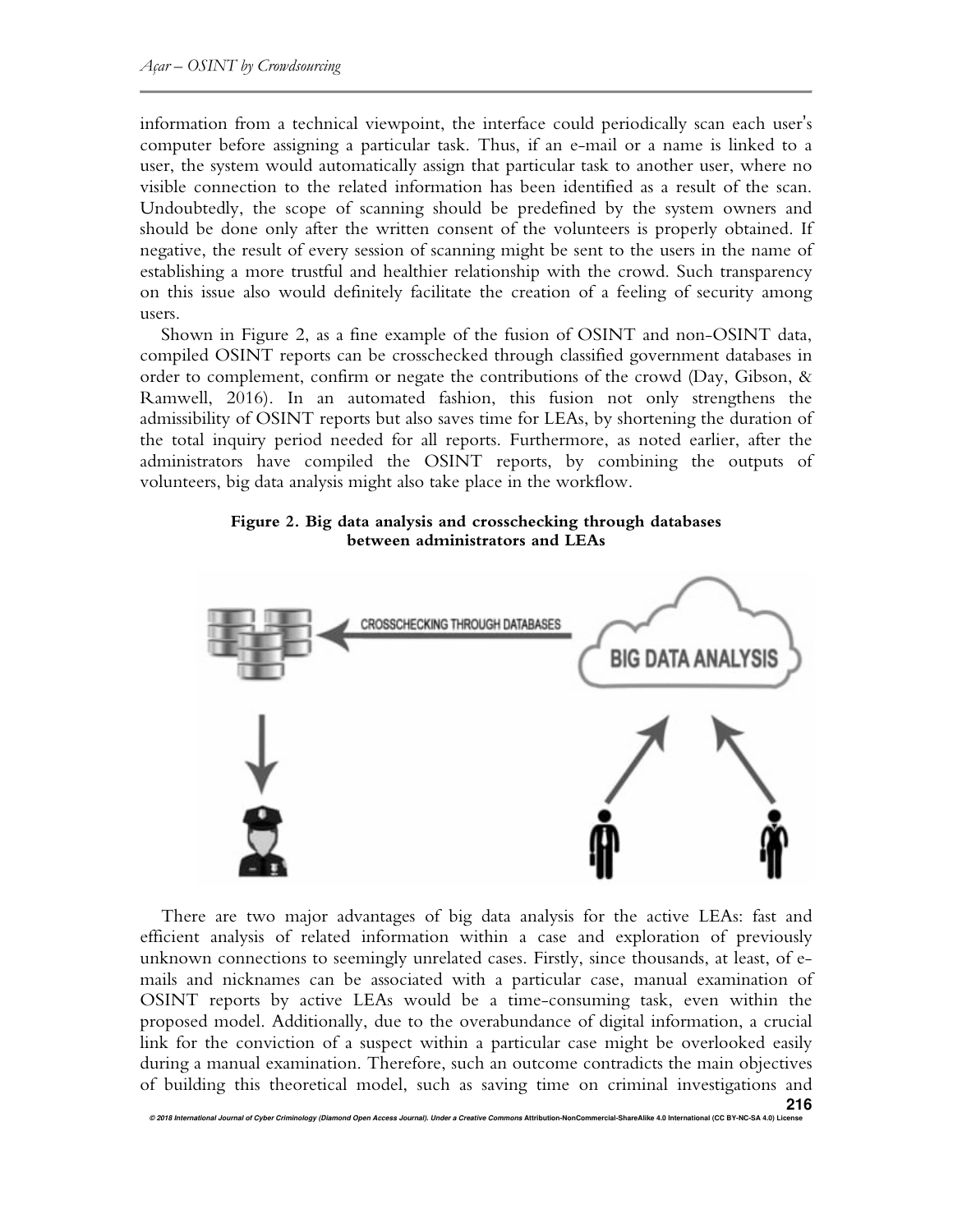

ensuring a thorough inspection of digital evidence. Among other things, big data analysis of OSINT reports of a particular case visualises the connections between pieces of related information, in order to accelerate the evaluation process carried out by active LEAs. Thus, such an analysis can effortlessly give a complete account of the communications of a suspect both in chronological and geographical order by just a click. Last but not least, a whitelist and blacklist of e-mails and nicknames such as the consumer support e-mails of prominent online environments and known aliases of wanted criminals can be defined beforehand to increase the speed and maximize the benefits of big data analysis. By doing so, while a blacklist could be highlighted by the system, a whitelist could be ignored and not sent to the volunteers for subsequent assignments.

Furthermore, big data analysis might reveal previously unknown connections between different cases by tying seemingly unrelated incidents together. As aforementioned, since abusers relatively have tighter relationships with each other, one nickname or e-mail can be extracted from multiple digital belongings. For example, combining unconnected chat records with the same person from three different seized computers might provide a better account of the real identity of an unknown serious offender, and where he/she might be located. Thus, by gathering and analysing these separate clues, LEAs can deepen investigations at the right points to reach the more serious or previously uncovered abusers. Moreover, serving as an intelligence gathering purpose for entire child abuse investigations, big data analysis might show trends in illicit activity in various ways, such as the websites an abuser has preferred, the extent of open source data they have exposed and the average number of criminal associates they have. In terms of developing more effective measures of crime prevention, such information can help LEAs to make both strategic and tactical decisions in a swifter and more efficient manner, in the short and the long term. Transforming the findings of digital forensics examination into an intelligence asset has been proposed before by a few scholars (Ribaux, Walsh, & Margot, 2006; Quick & Choo, 2014; 2017). However, due to major technological and legal obstacles surrounding the issue, these ideas have not yet been sufficiently actualized. This theoretical model can offer an indirect way to transform the information of digital evidence into an intelligence asset, and could be a good starting point for more direct ways in the future.

### *3. Legal Aspect*

Mostly from a business-making perspective, (Wolfson & Lease, 2011) examined the legal pitfalls of crowdsourcing in terms of employment law, patent law, data security, copyright and crowd-funding. In this study, the first two recommendations to system owners are more relevant for the proposed model than the other legal areas mentioned: "Be Mindful of the Law" and "Use Contracts to Clearly Define Your Relationships". These two separate pieces of advice overlap for the theoretical model, since the related legal background intrinsically forms an indispensable part of the contracts regarding relationships between authorities and volunteers. For example, after a law provides the foundation for the proposed model by authorization, largely based on this essential legal source, a secondary set of legal rules should be produced by legislators to define the details of other important aspects such as the daily workflow of the system, the selection and withdrawal of volunteers, and legal exemptions.

As is the case with any government-led activity, appropriate legal authorisation must be given to both volunteers and active LEAs so that they can conduct their duties safely, according to a pre-determined set of rules. If the current legal background of a country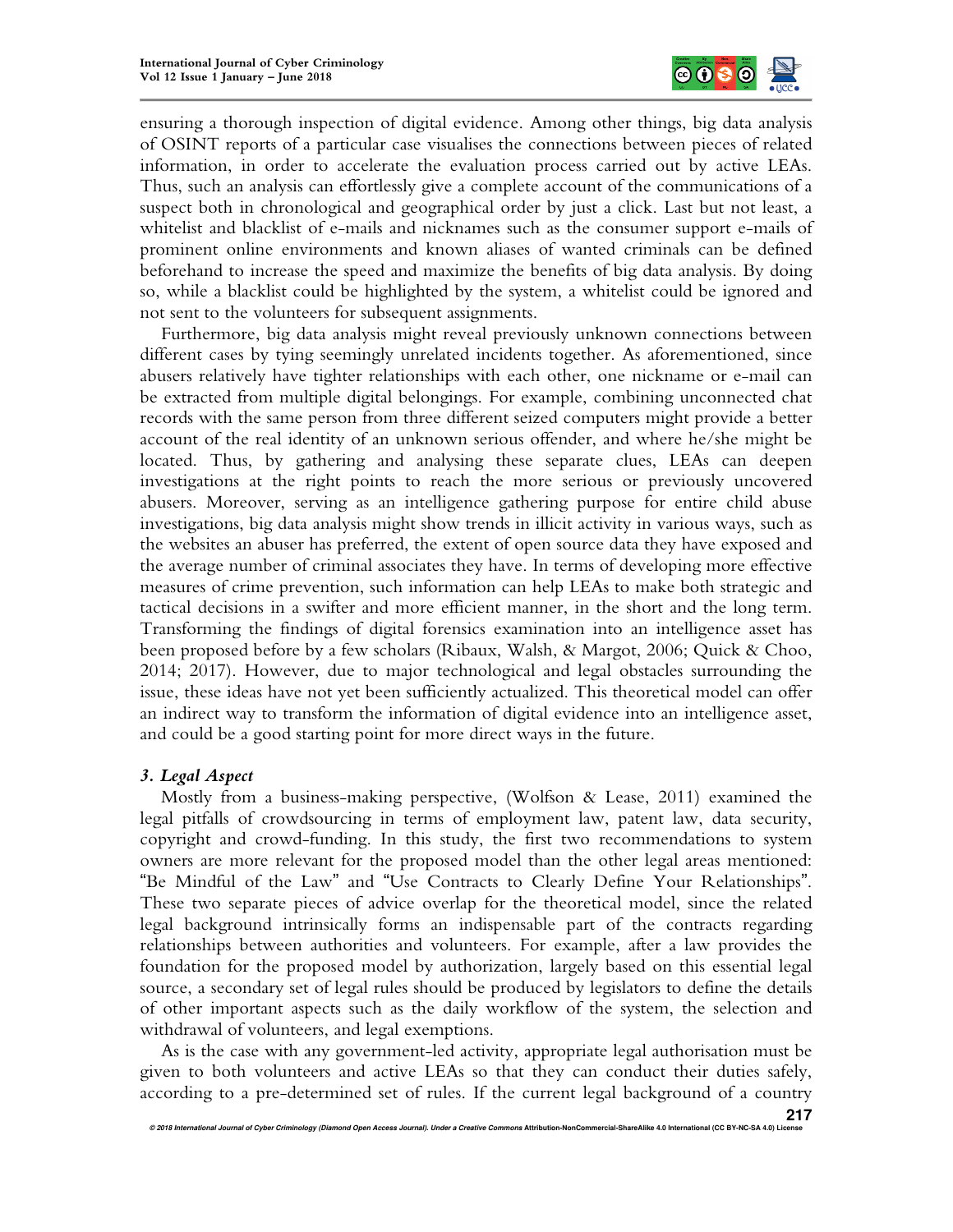does not grant the prerequisite authorisation, the drafting of new laws from scratch, or the making of amendments to existing ones must be carried out. In addition to the essential legal background, many other issues should be clarified in a detailed manner, as far as possible, to minimize legal hesitations to an acceptable level. Nonetheless, covering all these legal aspects of the theoretical model sufficiently not only exceeds the size and scope of this article but also seems impractical because the materialization of such an unorthodox measure might cause previously unforeseen legal ramifications. However, some undeniably visible matters such as limited exemption from criminal charges, misuse of authorisation and classified information, and general management of the crowd can be discussed to a certain extent.

In the UK, child abuse investigators and other professionals dealing with the issue are exempt from charges under the Sexual Offences Act 2003 if the exposure to child abuse materials is work-related (Lyle, 2016). Similar legal safeguards should be introduced for the volunteers of the proposed model, but with relatively limited protection. These legal exemptions should be meticulously formulated, in a nuanced yet balanced way, in order both to deter malicious actions by members and to provide a legally stable work environment for the crowd. If the safeguards were too lax, it would not be possible to punish users who disguised themselves as vigilantes to view child abuse materials. If they are too strict, then the unavoidable exposure to such materials during OSINT research might become a criminal act in itself. These two extreme situations are equally dangerous for the sustainability of the crowdsourcing system in the long term. Government authorities neither want their platform transformed into a safe haven for online abusers nor want it to become crippled due to the legal hesitations of the users or unnecessary persecution of them.

Furthermore, exploiting the OSINT interface or the crowdsourcing system by the volunteers for other purposes than assisting LEAs should be an important concern of legislators during the implementation phase of the model. First and foremost, in some situations, users can obstruct justice by misusing the information they have obtained through the system. For example, users could protect people they know from criminal investigation and make them wipe any incriminating digital evidence of a malicious deed. As mentioned before, technical solutions can minimize such incidents to a certain extent. In a similar way, a malicious volunteer might try to extort money from a possible abuser by intimidation. Since the same task is assigned to multiple users simultaneously and the relationship of particular information to a suspect is not known by volunteers beforehand, such extortion attempts would probably have a slight effect on operational security and are likely to be revealed by LEAs in a short time. Still, in both cases, the perpetrators should receive a heavy punishment due to the substantial damage they created to the trustworthiness of the whole system. Secondly, albeit not as crucial as criminal misuses, another legal issue that needs to be clarified in detail is whether the volunteers could take advantage of the OSINT interface for personal purposes. If personal use is allowed, the conditions and limitations of such permission should be described clearly. Possibly, unless the interface is employed in the commission of a crime such as cyber-stalking or sexual extortion, volunteers should be able to conduct OSINT freely for private reasons.

Moreover, probably in the secondary set of legislations, administrative issues such as the submission to and withdrawal from the crowd, standards of the award system if applicable and other codes of conduct should be elucidated in a detailed way as much as possible.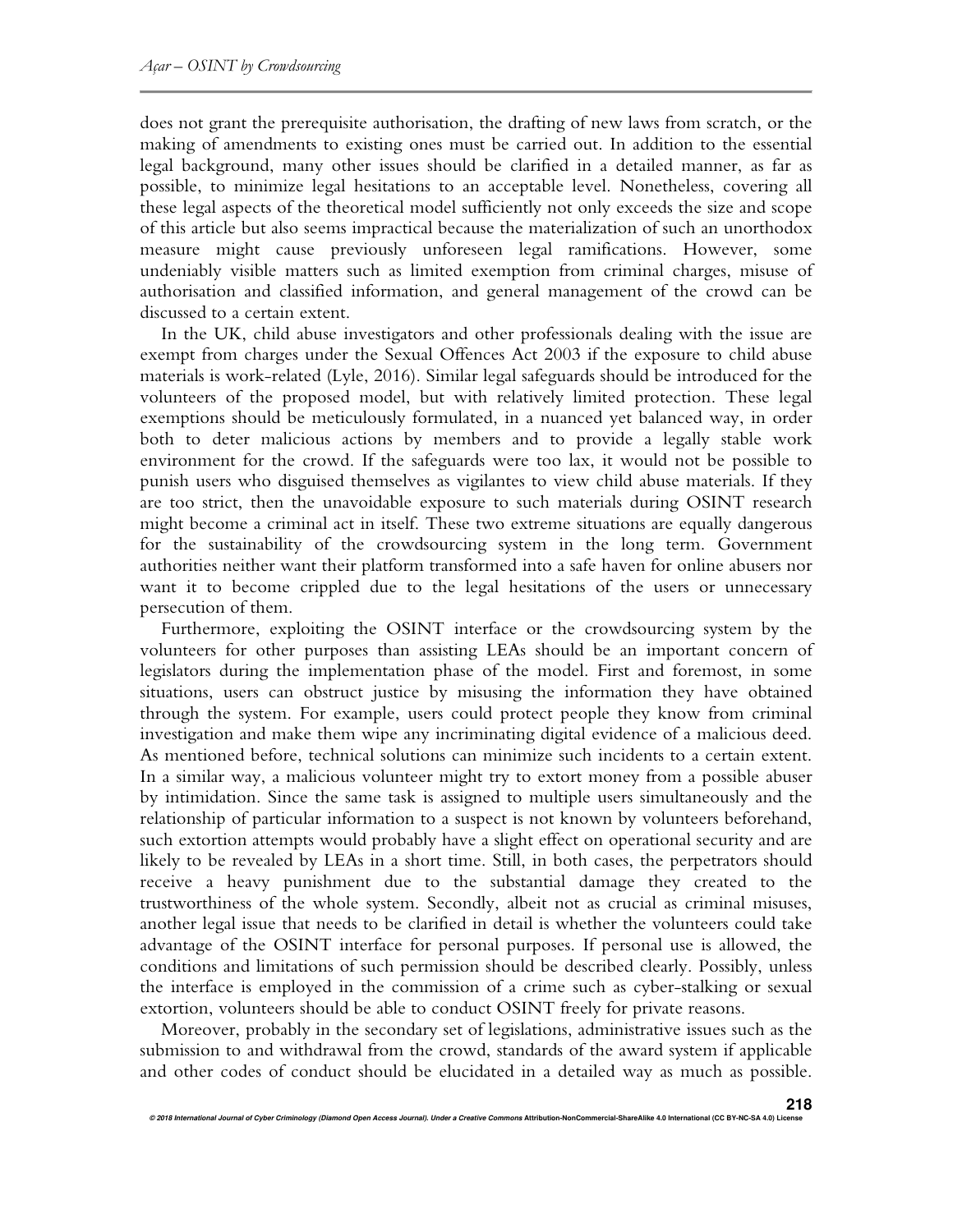

Lastly, and maybe most importantly, since both administrative rules and criminal laws are subject to many changes throughout the life cycle of the proposed model, the authorities should keep volunteers continually informed about the legal aspects, through remote trainings over the interface. Similarly, periodic exams might be conducted to measure the level of understanding of the crucial legal concepts surrounding the model. Then, according to the results of such exams, additional special trainings on complex matters might be prepared to keep volunteers more aware of the legal aspects. Thus, both unintentional and intentional violations can be minimized to the extent that this unusual system sustains its continuation and eventually becomes a widely accepted instrument within the judicial process.

#### **Discussion**

Understandably, it is almost impossible to envision all likely problems during the implementation of the proposed model, let alone the negative outcomes of materialization. However, even at first glance, some possible issues surrounding the theoretical model are more visible and obvious than others. In accordance with the previous elaboration of the structure, the most likely objection points from various pressure groups and probable bottlenecks in the system will be identified and examined in three stages, as organizational, technological and legal aspects.

### *a. Organizational Aspect*

From the outset, while the recruitment of volunteers for the proposed crowdsourcing system seems less problematic than the other organizational complications, retention of them within the system over many years or keeping their performance above a desired level after the overall enthusiasm of the first months begins to fade might pose a significant challenge, leading to an unmanageable lack of efficiency in the short term. In that case, the slower turnover rate of daily access and/or insufficient contributions from the community might hinder the sustainability of this unorthodox measure in the longer term. In the eyes of policymakers, particularly in the short term, such a solution should produce unprecedented benefits steadily, to appease the anticipated worries of some pressure groups, such as taxpayers, Internet privacy advocates and members of the opposition party. Undoubtedly, the crowd has the prerequisite motivation, spare hours and other resources from the beginning. However, due to the fragile nature of the system at its initial stages, volunteers should be kept sufficiently motivated by appropriate measures taken by the authorities to ensure survival in the short term and support the firm continuation of the proposed model in the long term.

What might motivate participants in a crowdsourcing initiative to contribute to a particular project, and general methods of maintaining or increasing their efforts have been an important area of concern for scholars. Besides monetary benefits, Braham (2010) has stated that the love of community at Threadless and the addictive nature of the activity on the site have an impact on the motivation of users. Similarly, according to Chandler and Kapelner (2013), the amount of the perceived meaning of a task positively affects the participation of users and both the quality and quantity of their outputs. In accordance with these findings, Rogstadius et al. (2011) have also confirmed that in a non-profit setting, people produce outputs with more accuracy. Lastly, among the aforementioned best practices of successful government-led crowdsourcing activity, Brabham (2013) advises the acknowledgement of the wishes of users to follow through with obligations in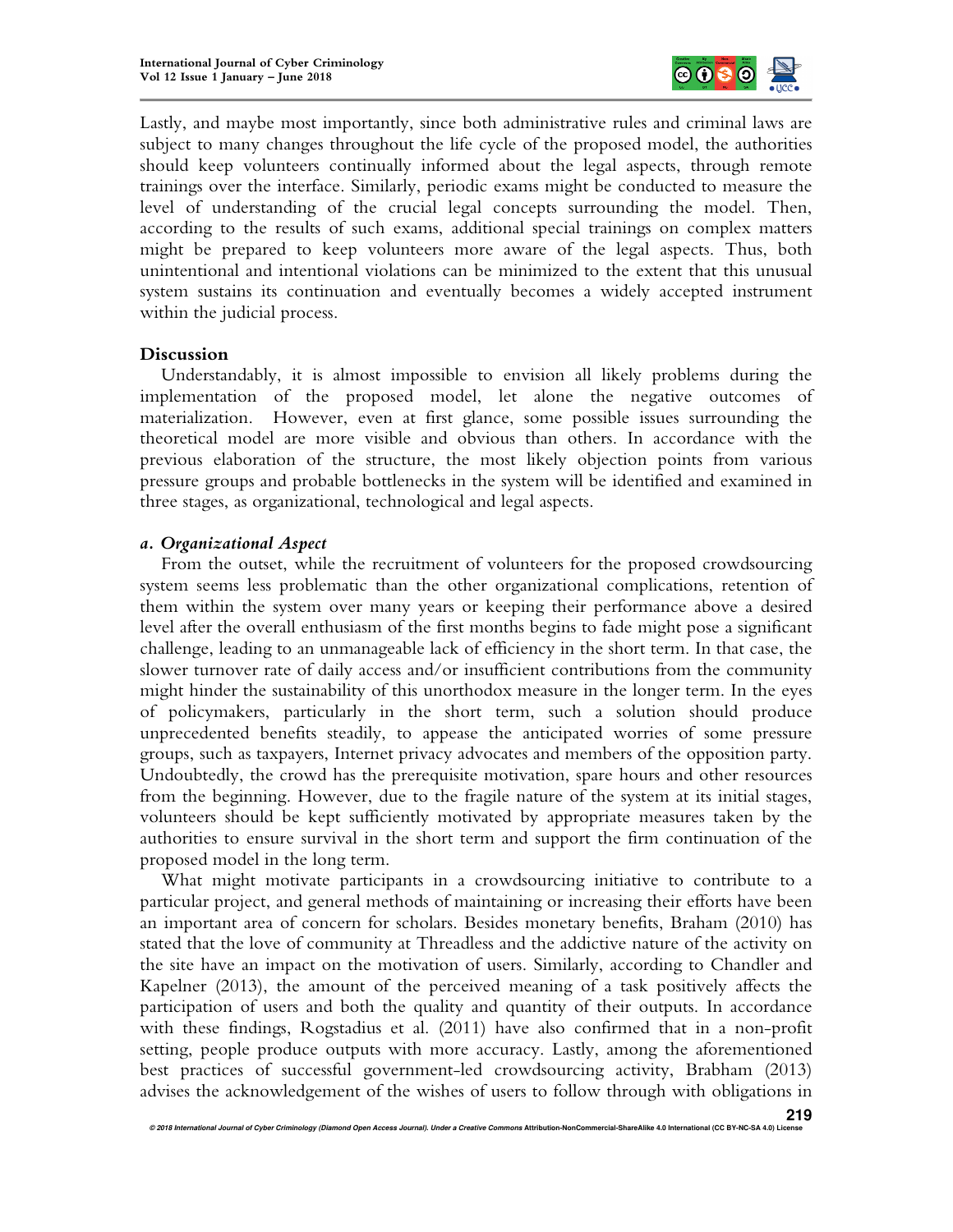the post-implementation phase. Thus, the needs of participants are met and the same crowd is then encouraged to contribute to similar government-led activities in the future. Even simple forms of acknowledgement such as a virtual rank among members or a basic certificate of achievement might serve as a badge of honour and encourage members to continue.

As noted earlier, some restrictions on interactions between members of a crowd should be introduced, to ensure the safety of users and the security of the crowdsourcing system. Even casual online chats between parties might lead to unwanted consequences, let alone offline encounters. While these limitations minimize the unwanted effects of possible external or internal compromises, they also weaken the bonding of each user to the crowd. In a normal setting, members should frequently communicate with each other, both through online and offline channels, preferably revealing their real-life identities. Compared with anonymous workers, Huang and Fu (2013) found that increasing social transparency between workers improved the quality of their contributions. On a similar note, the most successful users should be rewarded, both to maintain the motivation level of the most enthusiastic participants and to encourage the less motivated to contribute more to the system. The acknowledgement of such members' efforts should be visible to all users and sometimes even to the public, via social media or traditional media outlets. When gaining monetary benefits is not a particularly prime objective for a crowd, sources of high intrinsic motivation such as reputation and social relations come under the spotlight (Borst, 2010). However, due to aforementioned security concerns, it could become extremely challenging for official authorities to provide appropriate methods for maintaining the motivation level of a crowd. Still, some solutions such as creating virtual ranks among members depending on their contributions and privately rewarding the best users on a weekly or monthly basis could be trialled, in the absence of widely accepted motivational measures.

## *2. Technological Aspect*

Regardless of the specific features of a selected or developed software set for the user interface and system structure, all probable technological combinations must overcome a core challenge: providing a user-friendly yet highly efficient platform without compromising the overall security of the model. As long as the system owners conform to this crucial rule in the process of building the base of the model, deciding other technical details becomes a secondary concern of less importance. In that regard, to find a balance between security and simplicity has been a long-standing objective and challenge for software developers since the dawn of the digital age. However, for the proposed model, security is not an optional feature to be partially ignored in the name of marketing it to more consumers at the start and patched afterwards, in the event that any vulnerability emerges. For that reason, unlike the commercial equivalents, this universally accepted approach to design should be complied with more strictly, since monetary compensation would not be enough to cover the potential damage following any exploitation of vulnerability. Nonetheless, the triumph of the theoretical model also relies heavily on sustained active user participation, so they should be able to contribute effortlessly and constantly through an easy-to-use interface.

As mentioned earlier, the compartmentalization of volunteers into separate and unconnected divisions might minimize the outcomes of both internal and external cyber-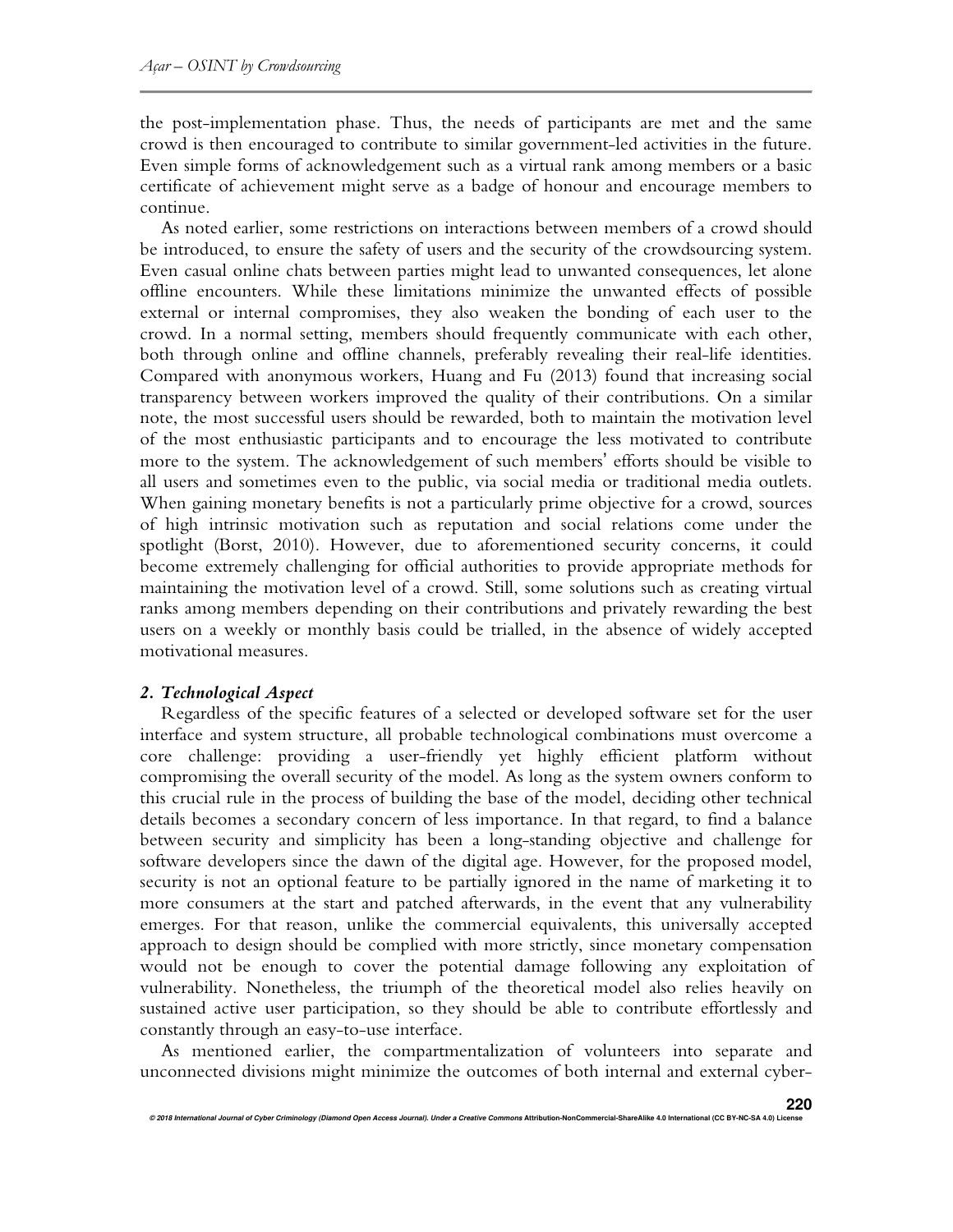

attacks to some extent and serve as a structural defence line for the model. In addition, periodic scanning of volunteers' computers to detect child abuse materials or other related information such as the e-mails and nicknames of suspects could be an appropriate way to establish control over users. However, the frequency, scope and duration of this scanning should be set so that both members' daily and crowdsourcing activities are not affected negatively. For example, as a general convenience for users, automated scans might only start or continue when the computer screen is off. However, since the storage capacity, software configuration and other technical capabilities of each user's computer are wildly different, it is practically impossible to guarantee a smooth scanning process and personal cyber security for each volunteer every time. To solve this problem, the government could assign a pre-configured high capacity workstation to every member of the crowdsourcing system, pre-installed with antivirus software in particular. Thus, any unwanted possible results of performance and security issues regarding the differences between the computer systems of the user base might be prevented, or at least minimized, beforehand. Undoubtedly, volunteers should also use these workstations for their daily activities. A personal computer would probably make them contribute more, compared with a stand-alone computer, since even a five-minute coffee break could turn into a session of OSINT gathering. Lastly, since the phase in which big data analysis and the fusion of OSINT and non-OSINT data has already occurred securely within the cyberdomain of government facilities, this article will not deliberate on those parts of the model.

Despite all the security measures mentioned, the technological aspect remains the Achilles' heel for the model. Particularly at the initial stages, when doubts about the system's usefulness are significantly high, even a minor exposure through cyber-attacks can irreversibly damage the reputation of the system to the point of complete eradication. To minimize the possibility of such an event, the materialization of a crowdsourcing system might start with a limited number of volunteers. Developers and administrators could assess potential organizational bottlenecks and technical vulnerabilities more accurately and more securely through such a test sample. As the system evolves into a more efficient and safe environment at every step, batches of newcomers might join the crowd. Therefore, both public perception of the system and the operational security of the model would remain undisturbed during the most critical initial phase. All being well, this strengthened state at the beginning stages would provide the requisite stamina for the system to survive any external attacks and unintentional disclosures in the long term.

### *3. Legal Aspect*

At first sight, overcoming legal challenges seems to be the easiest obstacle to overcome on the path to the sound implementation of such an unorthodox idea. If the current legal background of a country does not grant the prerequisite authorisation, relevant bodies such as legislators and policymakers could swiftly draft laws or legal documents at a similar level, to allow the materialization of the model. If the legal background already exists in any form, secondary legal regulations such as directives and written briefings could easily be prepared or amended, to ensure the operational security and overall functionality of the proposed model. However, creating new legislation or adapting older laws to new phenomena is not as undemanding as it might appear on paper.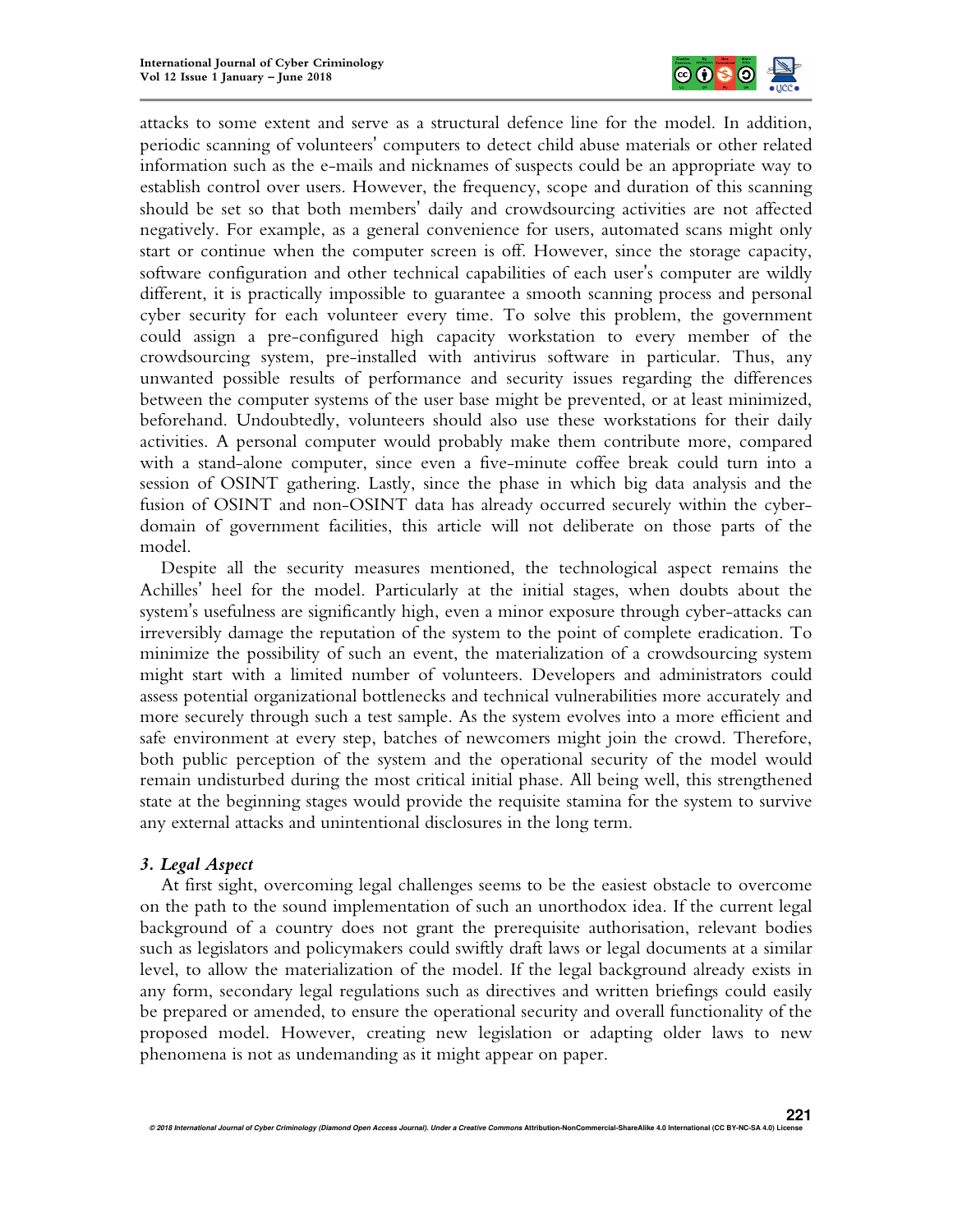Firstly, public sentiment about such an idea should be extremely visible and undeniably strong to make it a high priority for the representatives of voters. However, apart from in a few countries, deploying innovative methods for the fight against online child sexual abuse is not a pressing concern or a popular issue at present (Açar, 2017b). It would be a huge challenge to persuade the policymakers of a specific country that they need such a drastic measure, unless a global or local wave of awareness raising about the issue erupts, moving society's opinion in a different direction. Methods once considered controversial might then begin to seem more reasonable and viable for today, in the eyes of the public.

Secondly, even if the legal process of implementation begins promisingly, an ensuing heated public debate about such an unusual model might easily arouse the sentiment of the people to the extent that policymakers avoid or delay any meaningful legal changes indefinitely. Without a doubt, the privacy rights of suspects will be the foremost point of opposition. Even though the system divides the digital evidence into millions of pieces, from a legal viewpoint, the human rights attached to a single piece are no less important than the whole of the information. Furthermore, some pressure groups such as privacy advocates might interpret the limited exemption of volunteers from the crime of accessing child abuse materials differently. By exaggerating the low possibility of a malicious infiltrator among the crowd, they might represent the exemption issue to society as a definitive way of becoming viewed as a government-certified paedophile. Moreover, from a different perspective, in relation to conspiracy theories some dissidents might claim that this idea is just a starting point for establishing a cyber-army of volunteers in the future, for other types of cyber crime, or even for intelligence-gathering purposes (Aschmann, Van Vuuren, & Leenen, 2015). While such expansion of operational aims is not completely impossible, assuming that society would readily accept wildly different forms of OSINT by crowdsourcing, just because the first one was successful, is an oversimplification.

Despite all the extensive remote trainings on legal aspects and the presence of a user interface that minimizes legal complications by technical design, some volunteers would still delve into the "grey zones" of OSINT (Hribar, Podbregar, & Ivanuša, 2014) or would execute self-assigned undercover operations in the name of protecting children more actively. When the irresistible urge to create a meaningful contribution combines with impatience about delivering justice, a common trait among volunteers involved with the global fight against online child sexual abuse (Açar, 2017b), questionable actions or even criminal deeds might easily occur along the way. Firstly, the grey areas of OSINT include a variety of non-public but open source data accessible only through special channels, such as pre-prints, dissertations and registries. While this is legal by definition and consists of only nine percent of entire online open source data, the inclusion of such data in OSINT reports might give the wrong signal to a crowd that they can freely seek other ways to gather information in addition to the special interface. Secondly, some users might create fake social media profiles and befriend possible users, with the motive of obtaining more accurate information about them. In terms of intelligence gathering, such actions create incredibly valuable information. However, due to the entrapment defence (Roiphe, 2003), it also can render the information useless in the end, by harming admissibility. As public support for a crowdsourcing system grows and volunteers become experienced to the extent of professionalism in the long term, grey zones and undercover operations might be cautiously included into the model. However, in the short term, such actions should be punished appropriately, to protect the whole system. While entering into the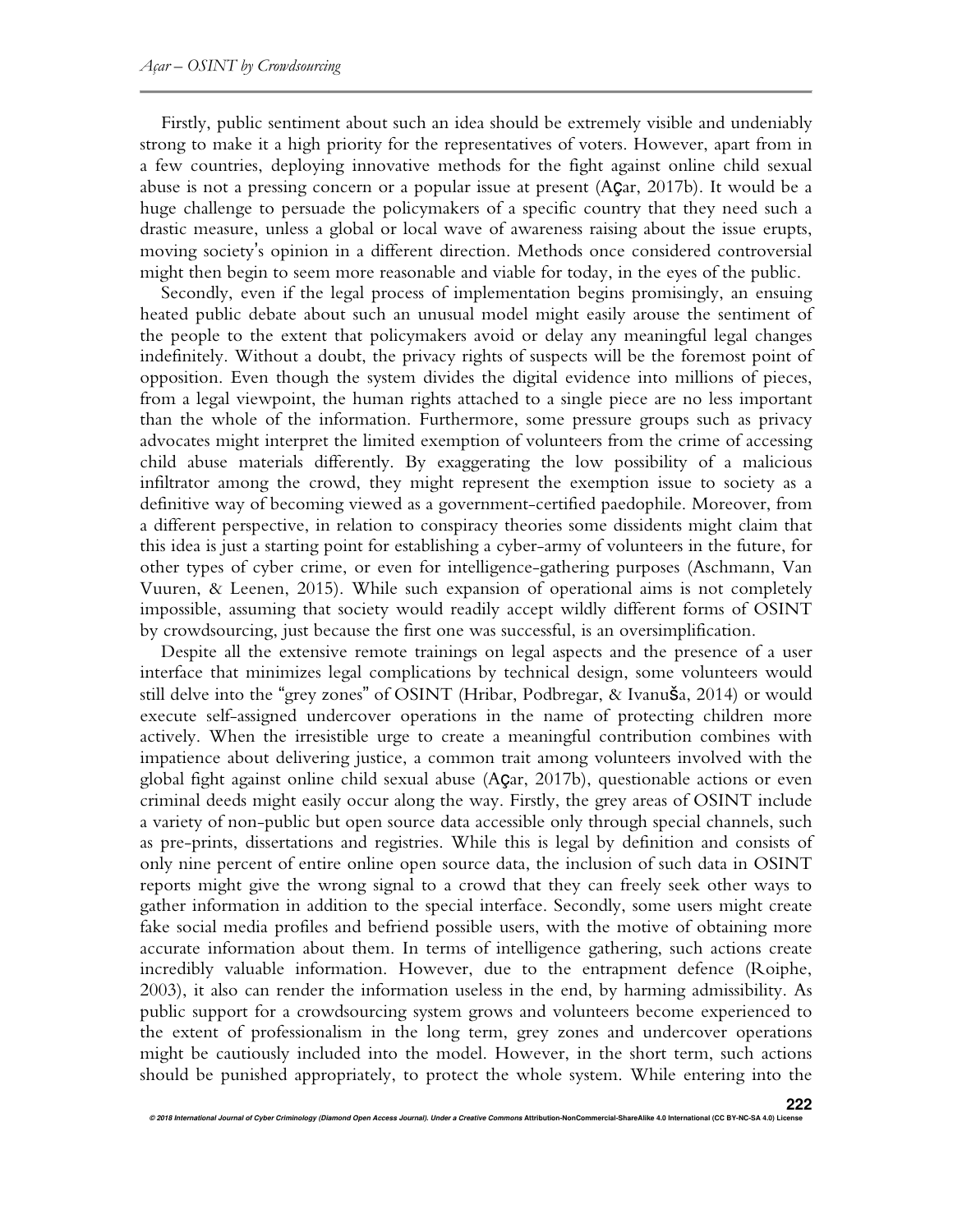

grey zones of OSINT might merely result in an unofficial warning by administrators or temporary expulsion from the system, unquestionable activities such as undercover operations should lead to permanent expulsion. Except in serious cases, criminal charges should not be filed, because this type of incident occurs as a consequence of the good intentions of volunteers, not through malicious intent.

Last but not least, the author has put so much confidence in the governmental bodies so far because it is implicitly assumed that highly ethical authorities and utterly competent individuals would execute this idea with no misuse or systemic abuse. However, the reality couldn`t be more different than the immensely optimistic picture which the article has drawn. Somewhere in the world, there will always be rogue ruling elites, unethical government institutions and dishonorable individuals who abuse well-intentioned innovative designs for putting their twisted vision into effect. Averting widespread misuses of state-backed organizations heavily relies on a concerted global action mainly comprises restrictive regulations such as international sanctions. On the other hand, for the countries which have shown firm commitment to the defence of human rights, possible systemic abuse and individual misuses could be minimized with some legal and technical measures. For example, frequent inspections by an independent auditing authority, which preferably includes civilian experts from well-established privacy advocates, might ensure the overall quality of operations. As long as the benevolent motives stay intact, many similar measures could be chosen among a plethora of options for exercising strict control over the system.

#### **Other Implicatıons for Practice**

In addition to digital forensic examination, the scope of the model might be expanded to solve other bottlenecks in information-gathering regarding online child sexual abuse investigations. For example, in 2016 alone the National Center for Missing and Exploited Children (NCMEC) received 8.2 million reports through CyberTipline (National Center for Missing and Exploited Children, undated). When a user uploads child abuse materials to the online platforms of US-based prominent Internet Service Providers (ISPs) such as Facebook, Twitter and Google, the subscriber information for that particular user is sent to NCMEC within a short time. While individual reporting about certain incidents such as sexual extortion and online grooming by anonymous users is possible, the majority of the current workload of NCMEC comprises reports automatically detected by ISPs through previously mentioned hash matching technologies. As an unfortunate yet inevitable option, NCMEC and DHS pick and thoroughly investigate the serious cases in which new child abuse materials are uploaded or real child victims are involved. Then NCMEC send the related information either directly to the relevant country or via the Department of Homeland Security (DHS) (Açar, 2017b).

Since the same restrictions on resources also apply at the receiving end of NCMEC reports, there is little left to be done by other countries. Through national databases, a quick inquiry about subscriber information such as IP addresses, e-mail addresses and phone numbers is generally the first and only thing that foreign LEAs do. If an abuser is smart enough to hide himself/herself behind de-anonymizing technology such as The Onion Router (TOR) network or any Virtual Private Network (VPN), he/she can avoid detection by LEAs for a long time. Even if a particular social media account belonging to an abuser is shut down due to the uploading of known child abuse materials, he/she can effortlessly proceed to spread malicious content by setting up new fake accounts with new e-mail addresses each time. Owing to the de-anonymizing technologies, the subscriber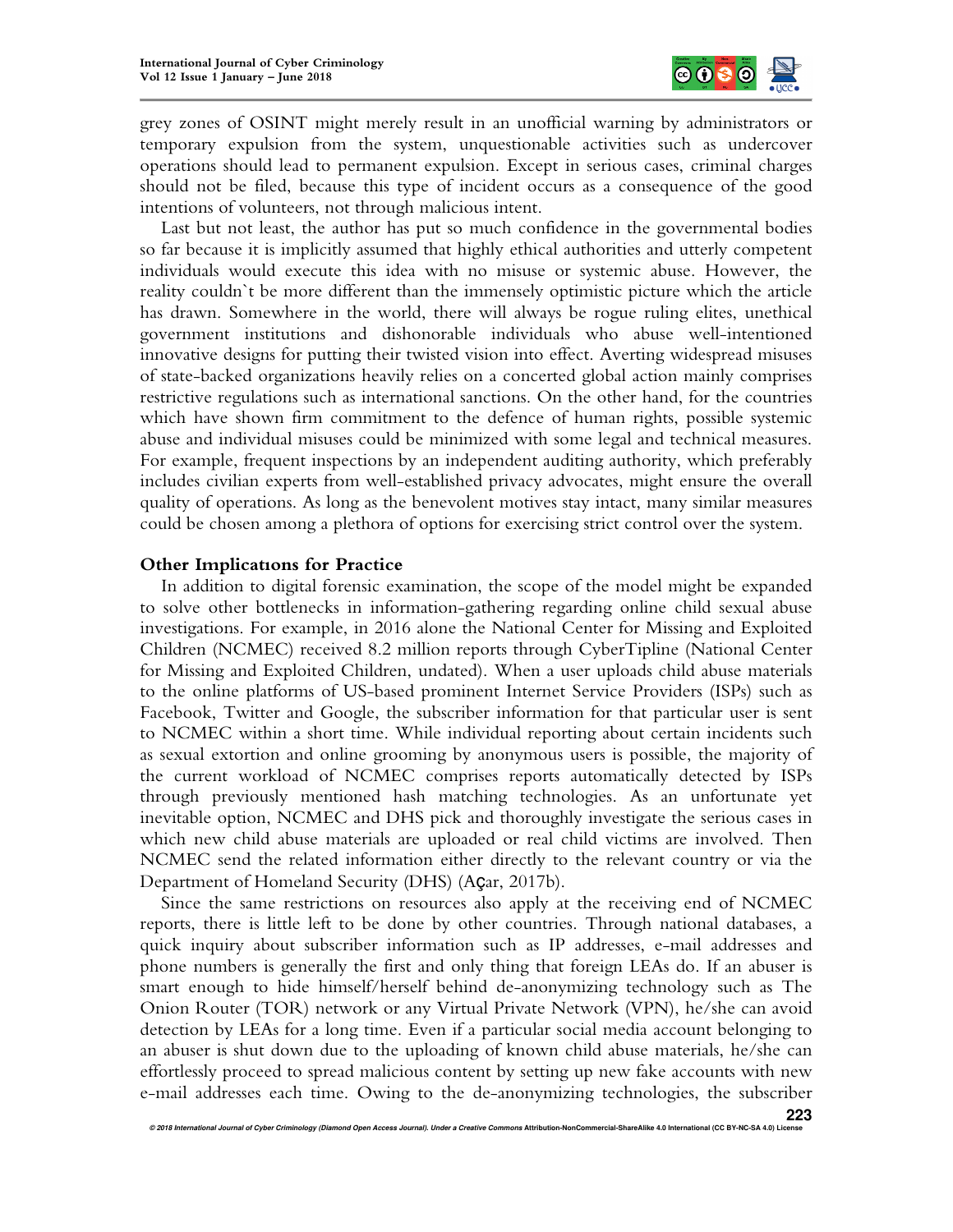information of every new account will likely end up on the desk of a different country's LEAs, who do not know anything about the hidden history of the abuser. Therefore, unfortunately, in a case where an abuser mistakenly leaves an online trace of crucial information about his/her real identity or exact location connected with one of his/her initial accounts, it might easily be overlooked by LEAs since they cannot conduct OSINT for every report.

Unfortunately, "ordinary" abusers can avoid punishment until they evolve into "serious" abusers by sharing new child abuse materials or victimizing real children. In addition to changing this regrettable progression, CyberTipline and similar kinds of reports might be included in the workflow of the theoretical model, because it would not be surprising to see user names or e-mail addresses of such abusers in the digital belongings of a suspect as well. Besides the exploration of previously unknown ties between seemingly unrelated CyberTipline reports, as is the case with digital forensic examination, valuable intelligence on the behaviours of "ordinary" abusers can be collected in this way. Lastly, since it literally belongs to the same domain, persuading policymakers and obtaining public support would not bring any additional challenge to the implementation phase.

As mentioned earlier, it is possible to launch similar crowdsourcing systems for assisting criminal investigations after the proposed model has gained wide acceptance and strong trust from both the public and policymakers. While the technical and administrative challenges and the possible solutions likely remain the same, depending on the particular type of crime, essential changes must still be made. For example, since anti-terrorism and property crimes are fundamentally different from each other, their crowdsourcing systems would probably also be different in many crucial aspects. Furthermore, such theoretical solutions could even be introduced for the purposes of intelligence gathering in the future. Certainly, the possibility of such immense expansion would face insurmountable opposition from many different pressure groups from various angles.

#### **Conclusion**

Following the public outcry after the infamous Marc Dutroux case (Esposito, 1998), Belgium and The Netherlands drafted new legislations to remove the inefficiencies of their judicial process. To this day, these countries have remained at the front line of the global fight against online child sexual abuse by employing unorthodox methods of crime fighting (Vendius, 2015). In a similar way, the abduction and murder of Amber Hagerman and Megan Kanka triggered many legal changes in the US (Zgoba, 2004). Unfortunately, the pattern of creating new laws and methods for ensuring the wellbeing of children both in online and offline environments is heavily dependent on the occurrence of some sensational incidents. Policymakers should not wait for the horrific victimization of some children before initiating unusual policy changes to tackle online child sexual abuse.

This article has proposed a theoretical model to solve one of the current "time bombs" of digital forensics: the enormous backlog of online child sexual abuse cases. While the resources of LEAs are insufficient, automated methods alone are not adequate to respond fully to needs. Instead of waiting for this issue to be revealed to the public in the form of a series of tragic events, as a bare minimum policymakers should discuss innovative methods that combine the irreplaceable efforts of the human mind with the computational energy of automation. In this respect, this article has elaborated on a crowdsourcing system composed of volunteers and active LEAs. Through a user interface, volunteers would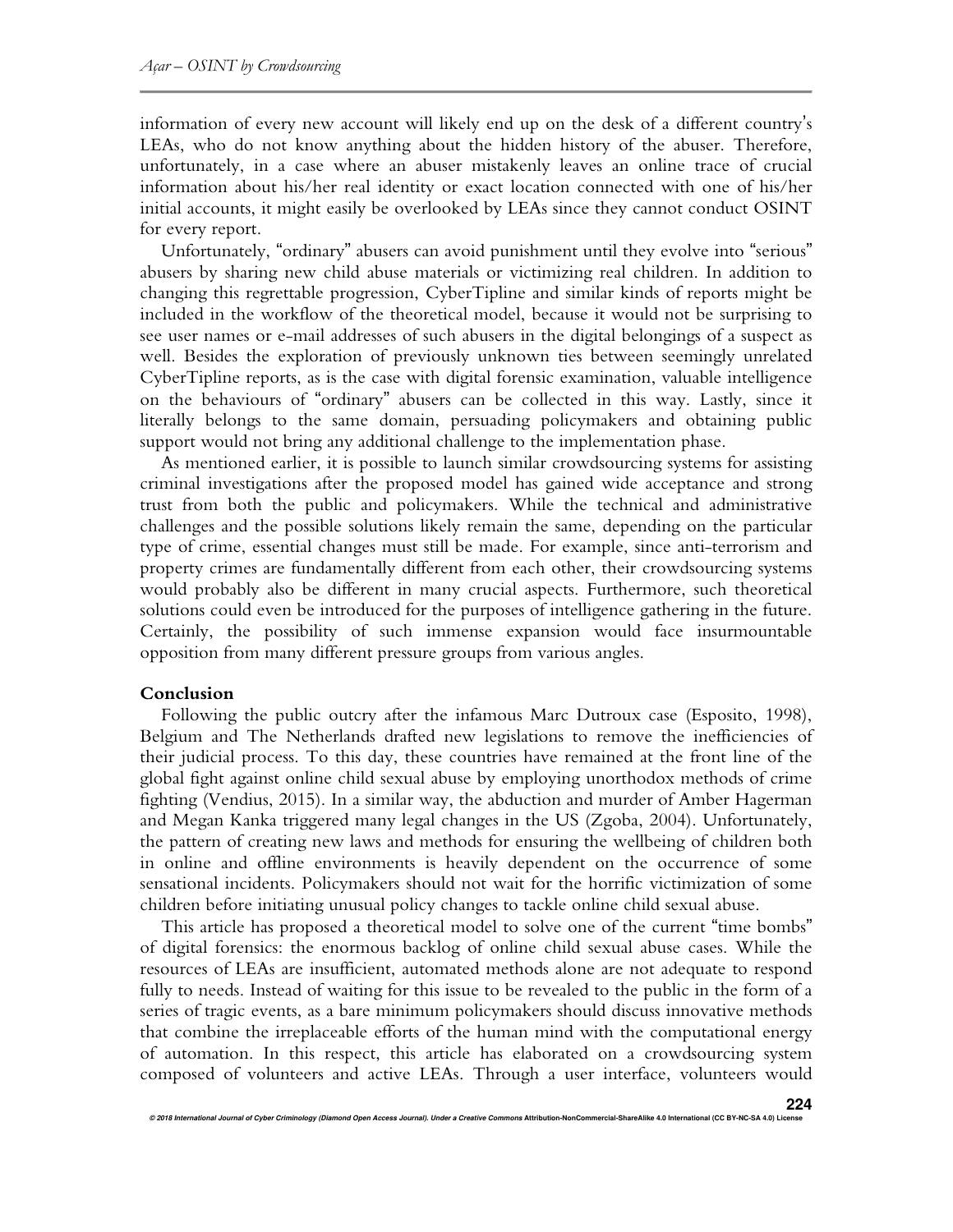

conduct OSINT on pieces of information such as e-mails and nicknames extracted through a digital forensic examination process. To increase the speed and efficiency of the model, big data analysis and the fusion of OSINT and non-OSINT data would also be integrated within the workflow.

In the age of mass surveillance by the private sector and intelligence agencies, the author is fully aware of the possible misuses and systemic abuse of such system by state actors and ill-intentioned individuals. As is the case with any unorthodox measure, particularly in relation to the legal aspects, this model is bound to create heated debate. In fact, many reasonable arguments could be advanced concerning the potential dangers of such a model. Still, no matter how low the odds are, there might be a chance to apply such unorthodox ideas into real life without severely compromising the basic human rights. Otherwise, if this "time bomb" explodes without any solution in place beforehand, the possible dangers might pale into insignificance when compared with the resultant irreversible damage to children and to society. For this reason, instead of merely responding to the current problems with insubstantial answers, policymakers and scholars should be actively discussing theoretical solutions such as these, regardless of their feasibility and simplicity.

### **References**

- Açar, K. V. (2017a). Organizational Aspect of the Global Fight against Online Child Sexual Abuse. *Global Policy*, *8*(2), 259-262.
- Açar, K. V. (2017b). Webcam Child Prostitution: An Exploration of Current and Futuristic Methods of Detection. *International Journal of Cyber Criminology*, *11*(1), 98- 109.
- Adler, A. (2011). To Catch a Predator. *Columbia Journal of Gender and Law*, *21*(2), 130- 151.
- Allahbakhsh, M., Benatallah, B., Ignjatovic, A., Motahari-Nezhad, H. R., Bertino, E., & Dustdar, S. (2013). Quality control in crowdsourcing systems: Issues and directions. *IEEE Internet Computing*, *17*(2), 76-81.
- Aschmann, M., Van Vuuren, J. J., & Leenen, L. (2015). Cyber armies: the unseen military in the grid. In J. Zaaiman & L. Leenan (Eds.). *ICCWS 2015 - The Proceedings of the 10th International Conference on Cyber Warfare and Security* (pp. 20-29). UK: Academic Conferences Limited.
- Bamford, J. (2012, March 15). The NSA is Building the Country's Biggest Spy Center (Watch What You Say). *Wired*. Retrieved from http://www.wired.com/threatlevel/2012/03/ff\_nsadatacenter.
- Borst, I. (2010). Understanding Crowdsourcing: Effects of motivation and rewards on participation and performance in voluntary online activities, ERIM PhD Series in Research in Management, 221, Rotterdam.
- Brabham, D.C. (2008). Crowdsourcing as a Model for Problem Solving: An Introduction and Cases. *Convergence: The International Journal of Research into New Media Technologies 14*(1), 75–90.
- Brabham, D. C. (2010). Moving the crowd at Threadless: Motivations for participation in a crowdsourcing application. *Information, Communication & Society*, *13*(8), 1122-1145.
- Brabham, D. C. (2013). *Using Crowdsourcing In Government*. IBM Center for the Business of Government. Retrieved from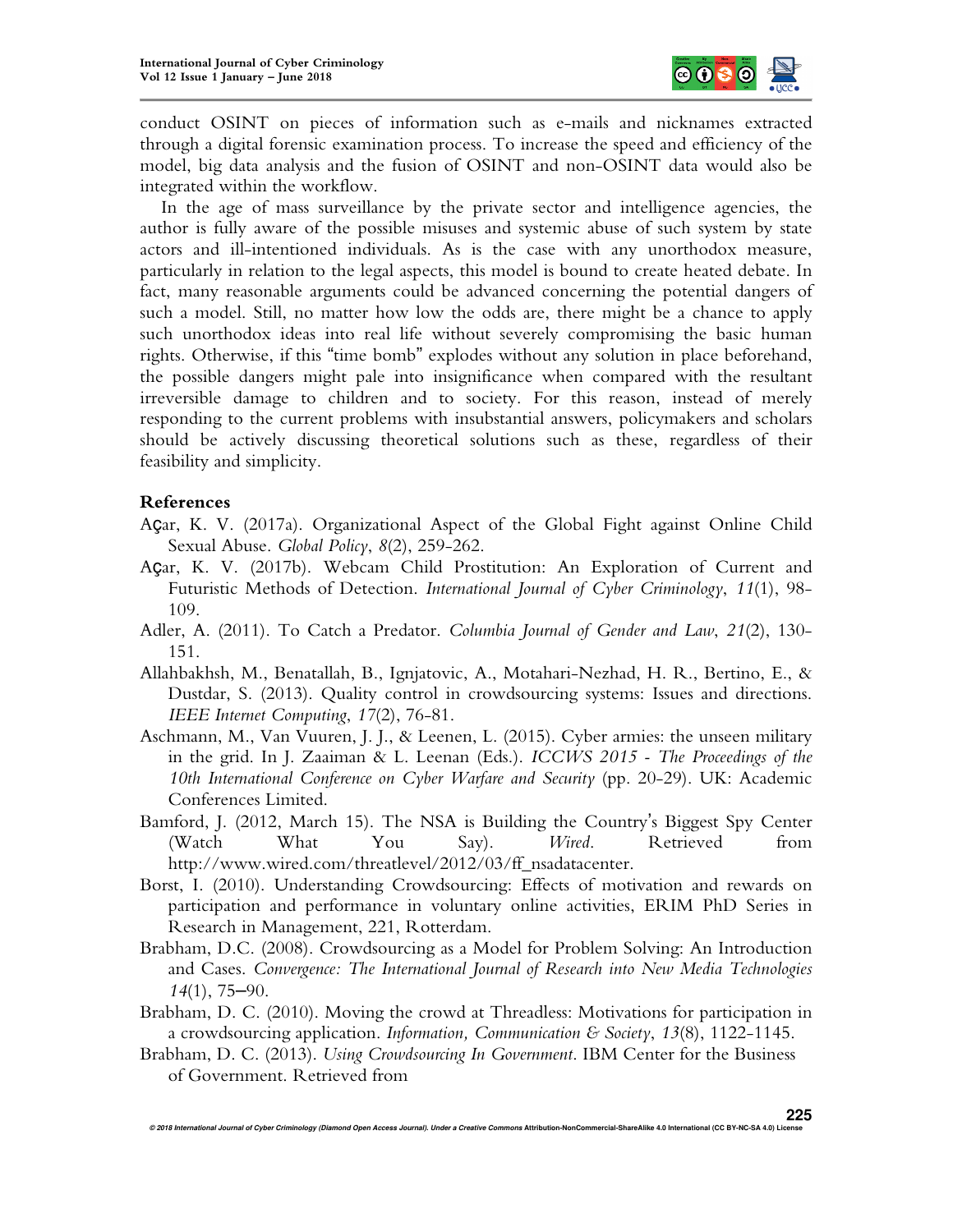http://www.businessofgovernment.org/sites/default/files/Using%20Crowdsourcing% 20In%20Government.pdf.

- Brewster, B, Andrews, S., Polovina, S., Hirsch, L., & Akhgar, B. (2014). Environmental scanning and knowledge representation for the detection of organised crime threats*.* In N. Hernandez, R. Jaschke & M. Croitoru (Eds). *21 st International Conference on Conceptual Structures, ICCS 2014: Graph-Based Representation and Reasoning* (pp. 275- 280). New York, NY: Springer.
- Buhrmester, M., Kwang, T., & Gosling, S. D. (2011). Amazon's Mechanical Turk: A new source of inexpensive, yet high-quality, data?. *Perspectives on psychological science*, *6*(1), 3- 5.
- Burke, C. (2007). *Freeing knowledge, telling secrets: Open source intelligence and development*. CEWCES Research Papers. Paper no. 11. Retrieved from: http://epublications.bond.edu.au/cewces\_papers/112007.
- Calcara, G. (2013). Role of Interol and Europol in the Fight against Cybercrime, with Particular Reference to the Sexual Exploitation of Children Online and Child Pornography. *Masaryk University Journal of Law and Technology*. *7*(1), 19–33.
- Carr, J. (2017). A Brief History of Child Safety Online: Child Abuse Images on the Internet. In J. Brown (Ed.). *Online Risk to Children: Impact, Protection and Prevention*. (pp. 5-21). Chichester: John Wiley & Sons.
- Chandler, D., & Kapelner, A. (2013). Breaking monotony with meaning: Motivation in crowdsourcing markets. *Journal of Economic Behavior & Organization*, *90*, 123-133.
- Charalambous, E., Kavallieros, D., Brewster, B., Leventakis, G., Koutras, N., & Papalexandratos, G. (2016). Combatting cybercrime and sexual exploitation of children: an open source toolkit. In B. Akhgar, P. S. Bayerl & F. Sampson (Eds). *Open Source Intelligence Investigation* (pp. 233-249). New York: Springer.
- Day, T., Gibson, H., & Ramwell, S. (2016). Fusion of OSINT and non-OSINT data. In B. Akhgar, P.S. Bayerl & F. Sampson (Eds). *Open Source Intelligence Investigation* (pp. 133-152). New York: Springer.
- Doan, A., Ramakrishnan, R., & Halevy, A. Y. (2011). Crowdsourcing systems on the world-wide web. *Communications of the ACM*, *54*(4), 86-96.
- Durkin, K., Forsyth, C. J., & Quinn, J. F. (2006). Pathological internet communities: A new direction for sexual deviance research in a post modern era. *Sociological Spectrum*, *26*(6), 595-606.
- Esposito, L. C. (1998). Regulating the Internet: The new battle against child pornography. *Case Western Reserve Journal of International Law*, *30*(2), 541-565.
- Estellés-Arolas, E., & González-Ladrón-de-Guevara, F. (2012). Towards an integrated crowdsourcing definition. *Journal of Information science*, *38*(2), 189-200.
- Gibson, H. (2016). Acquisition and preparation of data for OSINT investigations. In B. Akhgar, P. S. Bayerl & F. Sampson (Eds). *Open Source Intelligence Investigation* (pp. 69- 93). New York: Springer.
- Goldberg, A. (2015, November 8). Child abuse cases delayed by police backlog. *BBC*. Retrieved from: http://www.bbc.com/news/uk-34713745.
- Howe, J. (2006, January 6). The rise of crowdsourcing. *Wired*. Retrieved from: https://www.wired.com/2006/06/crowds.
- Howe, J. (2008). *Crowdsourcing: How the power of the crowd is driving the future of business*. New York: Crown Publishing Group.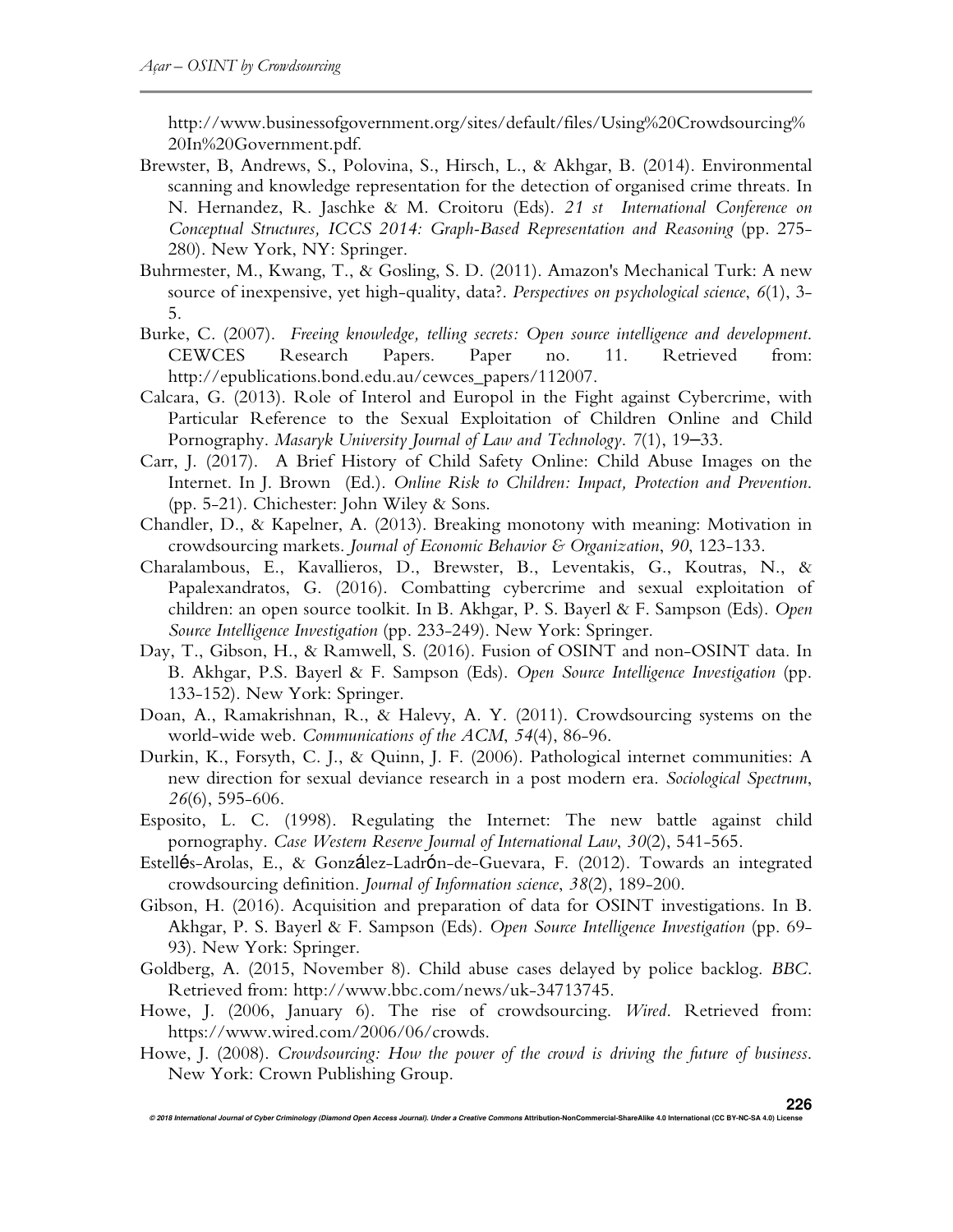

- Hribar, G., Podbregar, I., & Ivanuša, T. (2014). OSINT: a "grey zone"?. *International Journal of Intelligence and CounterIntelligence*, *27*(3), 529-549.
- Huang, S. W., & Fu, W. T. (2013). Don't hide in the crowd!: increasing social transparency between peer workers improves crowdsourcing outcomes. In: W.E. Mackay, S. Brewster & S. Bødker (Eds.). *Proceedings of the SIGCHI Conference on Human Factors in Computing Systems* (pp. 621-630). New York: ACM.
- Huey, L., Nhan, J., & Broll, R. (2013). 'Uppity civilians' and 'cyber-vigilantes': The role of the general public in policing cyber-crime. *Criminology & Criminal Justice*, *13*(1), 81- 97.
- International Association of Internet Hotlines. (2016). *Annual Report 2015*. Retrieved from: http://www.safeline.gr/sites/default/files/INHOPEAnnualReport2015.pdf.
- Ith, T. (2015, July 15). Microsoft's PhotoDNA: Protecting children and businesses in the cloud. *Microsoft*. Retrieved from: https://news.microsoft.com/features/microsoftsphotodna-protecting-children-and-businesses-in-thecloud/#b9EvHwoGUbEgSvr8.97.
- Karger, D. R., Oh, S., & Shah, D. (2014). Budget-optimal task allocation for reliable crowdsourcing systems. *Operations Research*, *62*(1), 1-24.
- Keijzer, N., & Klingebiel, S. (2017, March 19). *Realising the Data Revolution for Sustainable Development: Towards Capacity Development 4.0*. Partnership in Statistics for Development in the 21st Century Discussion Paper No. 9.
- Kietzmann, J. H. (2017). Crowdsourcing: A revised definition and an introduction to new research. *Business Horizons*, *60*(2), 151-153.
- Kopecký, K. (2017). Online blackmail of Czech children focused on so-called "sextortion"(analysis of culprit and victim behaviors). *Telematics and Informatics*, *34*(1), 11-19.
- Lejsek, H., Jóhannsson, Á. Þ., Ásmundsson, F. H., Jónsson, B. Þ., Daðason, K., & Amsaleg, L. (2009, October). Videntifier™ forensic: a new law enforcement service for automatic identification of illegal video material. In *Proceedings of the First ACM workshop on Multimedia in forensics* (pp. 19-24). New York: ACM.
- Lillis, D., Becker, B., O'Sullivan, T., & Scanlon, M. (2016). Current Challenges and Future Research Areas for Digital Forensic Investigation. *arXiv preprint arXiv:1604.03850*.
- Long, M., Alison, L., Tejeiro, R., Hendricks, E., & Giles, S. (2016). KIRAT: Law enforcement's prioritization tool for investigating indecent image offenders. *Psychology, Public Policy, and Law*, *22*(1), 12-21.
- Lyle, A. (2016). Legal considerations for using open source intelligence in the context of cybercrime and cyberterrorism. In B. Akhgar, P.S. Bayerl & F. Sampson (Eds). *Open Source Intelligence Investigation* (pp. 277-294). New York: Springer.
- Mercado, S. (2009). A Venerable Source in a New Era: Sailing the sea of OSINT in the Information Age. In C. Andrew, R. J. Aldrich & W. K. Wark (Eds.). *Secret Intelligence: A Reader* (pp. 78-89). London: Routledge.
- Muraszkiewicz, J. (2018). Crowd Knowledge Sourcing–A Potential Methodology to Uncover Victims of Human Trafficking. In G. Leventakis & M. R. Haberfeld (Eds.). *Societal Implications of Community-Oriented Policing and Technology* (pp. 23-30). New York: Springer.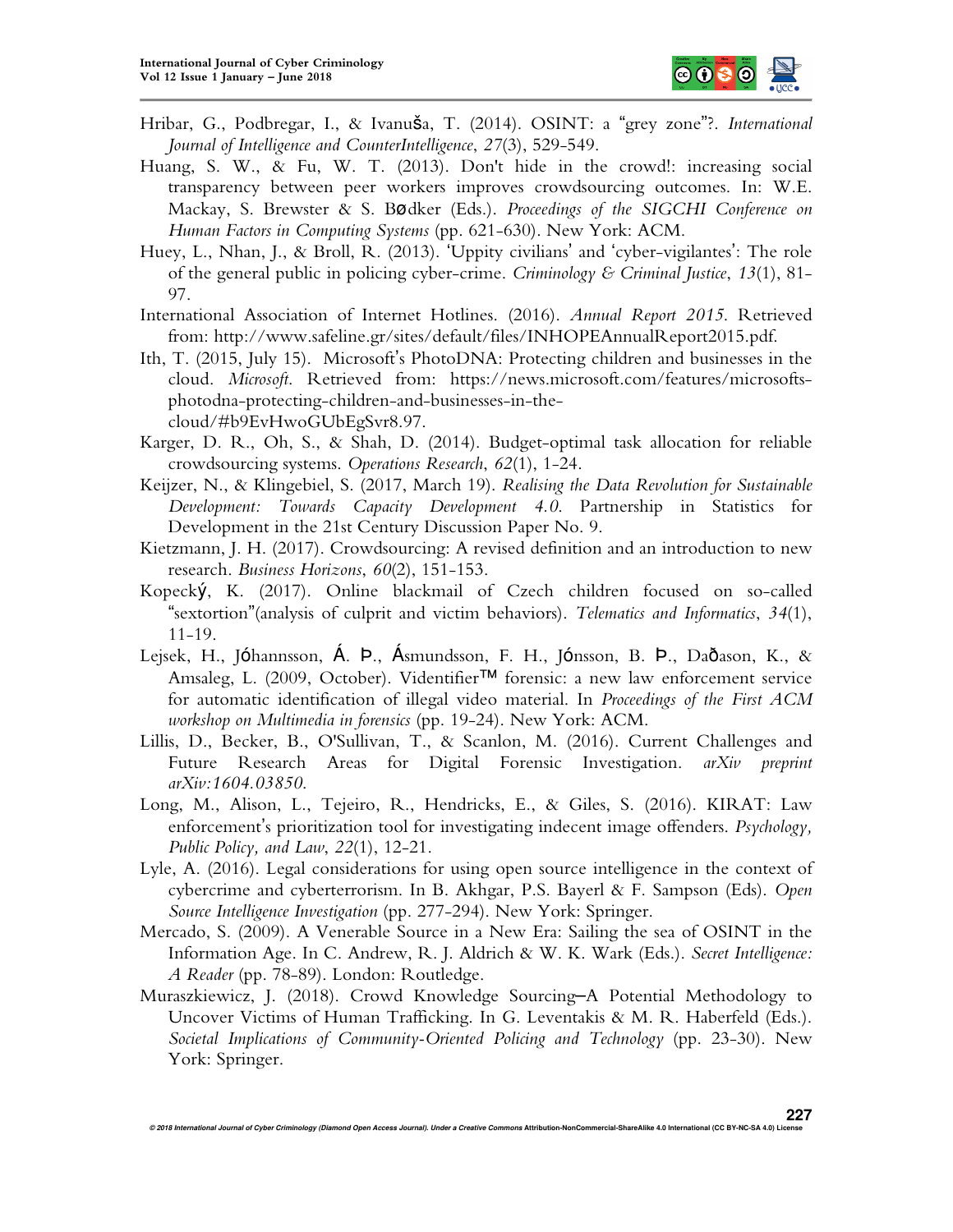- National Center for Missing and Exploited Children. (n.d.) Key Facts. *NCMEC*. Retrieved from: http://www.missingkids.com/KeyFacts.
- Netclean. (2017). The Netclean Report 2016. *Netclean*. Retrieved from: https://www.netclean.com/wp-

content/uploads/2016/12/NetClean\_Report\_2016\_English\_print.pdf.

- Nhan, J., Huey, L., & Broll, R. (2017). Digilantism: An analysis of crowdsourcing and the Boston marathon bombings. *The British Journal of Criminology*, *57*(2), 341-361.
- Okolloh, O. (2009). Ushahidi, or 'testimony': Web 2.0 tools for crowdsourcing crisis information. *Participatory learning and action*, *59*(1), 65-70.
- Pastor, R. P., & Larsen, H. L. (2017). Scanning of Open Data for Detection of Emerging Organized Crime Threats - The ePOOLICE Project*.* In H. Larsen, J. Blanco, P. R. Pastor & R. R. Yager, (Eds.). Using Open Data to Detect Organized Crime Threats: Factors Driving Future Crime (pp. 47-71). Springer International Publishing.
- Yager (Eds.). *Using Open Data to Detect Organized Crime Threats* (pp. 47-71). New York: Springer.
- Quick, D., & Choo, K. K. R. (2014). Impacts of increasing volume of digital forensic data: A survey and future research challenges. *Digital Investigation*, *11*(4), 273-294.
- Quick, D., & Choo, K. K. R. (2017). Pervasive social networking forensics: intelligence and evidence from mobile device extracts. *Journal of Network and Computer Applications*, *86*, 24-33.
- Raddick, M. J., Bracey, G., Gay, P. L., Lintott, C. J., Murray, P., Schawinski, K., & Vandenberg, J. (2009). Galaxy zoo: Exploring the motivations of citizen science volunteers. *arXiv preprint arXiv:0909.2925*.
- Ramwell, S., Day, T., & Gibson, H. (2016). Use cases and best practices for LEAs. In B. Akhgar, P. S. Bayerl & F. Sampson (Eds). *Open Source Intelligence Investigation* (pp. 197- 211). New York: Springer.
- Revell, Q., Smith, T., & Stacey, R. (2016). Tools for OSINT-Based Investigations. In B. Akhgar, P. S. Bayerl & F. Sampson (Eds). *Open Source Intelligence Investigation* (pp. 153- 165). New York: Springer.
- Ribaux, O., Walsh, S. J., & Margot, P. (2006). The contribution of forensic science to crime analysis and investigation: forensic intelligence. *Forensic Science International*, *156*(2), 171-181.
- Risen, J., & Lichtblau, E. (2013, June 8). How the US uses technology to mine more data more quickly. *The New York Times*. Retrieved from: https://www.nytimes.com/2013/06/09/us/revelations-give-look-at-spy-agencyswider-reach.html.
- Rogers, M. K., Goldman, J., Mislan, R., Wedge, T., & Debrota, S. (2006). Computer forensics field triage process model. *Journal of Digital Forensics, Security and Law*. *1*(2), 19-37.
- Rogstadius, J., Kostakos, V., Kittur, A., Smus, B., Laredo, J., & Vukovic, M. (2011). An assessment of intrinsic and extrinsic motivation on task performance in crowdsourcing markets. In *Proceedings of the Fifth International AAAI Conference on Weblogs and Social Media* (pp. 321-328).California: The AAAI Press.
- Roiphe, R. (2003). The Serpent Beguiled Me: A History of the Entrapment Defense. *Seton Hall Law Review*, *33*(2), 257-296.